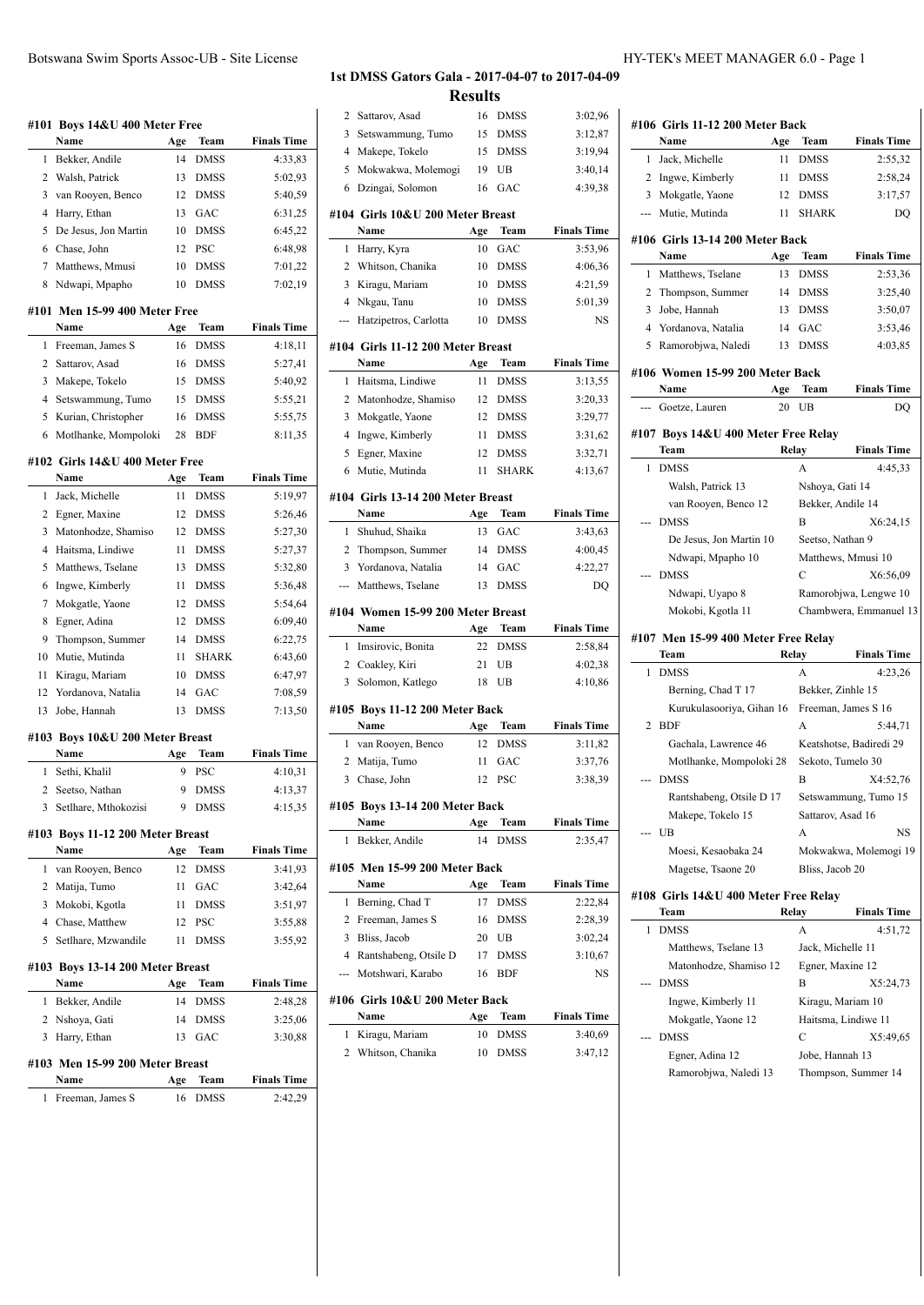### **#108 Women 15-99 400 Meter Free Relay Team Relay Finals Time** --- UB A DQ Goetze, Lauren 20 Seselamarumo, Sekgabo 21 Coakley, Kiri 21 Solomon, Katlego 18 **#201 Girls 11-12 200 Meter Fly Name Age Team Finals Time** 1 Egner, Maxine 12 DMSS 3:20,63 2 Ingwe, Kimberly 11 DMSS 3:33,68 3 Mutie, Mutinda 11 SHARK 4:05,13 **#202 Boys 13-14 200 Meter Fly Name Age Team Finals Time** 1 Bekker, Andile 14 DMSS 2:44,63 2 Walsh, Patrick 13 DMSS 3:04,34 **#202 Men 15-99 200 Meter Fly Name Age Team Finals Time** 1 Freeman, James S 16 DMSS 2:17,38 2 Berning, Chad T 17 DMSS 2:22,56 3 Muinudeen, Abdul 15 DMSS 2:43,22 4 Setswammung, Tumo 15 DMSS 3:07,38 5 Rantshabeng, Otsile D 17 DMSS 3:19,43 **#203 Girls 10&U 100 Meter Back Name Age Team Finals Time Finals** 1 Kiragu, Mariam 10 DMSS 1:42,74 2 Whitson, Chanika 10 DMSS 1:51,53 3 Jamu, Abigail 10 DMSS 1:53,01 4 Harry, Kyra 10 GAC 1:56,50 5 Nkgau, Tanu 10 DMSS 2:31,80 **#203 Girls 10&U 100 Meter Back Name Age Team Prelim Time Preliminaries** 1 Kiragu, Mariam 10 DMSS 1:42,20 2 Whitson, Chanika 10 DMSS 1:50,58 3 Harry, Kyra 10 GAC 1:54,49 4 Jamu, Abigail 10 DMSS 2:00,24 5 Nkgau, Tanu 10 DMSS 2:24,33 --- Hatzipetros, Carlotta 10 DMSS NS **#203 Girls 11-12 100 Meter Back Name Age Team Finals Time Finals** 1 Jack, Michelle 11 DMSS 1:19,14 2 Ingwe, Kimberly 11 DMSS 1:22,05 3 Matonhodze, Shamiso 12 DMSS 1:24,33 4 Egner, Maxine 12 DMSS 1:25,45 5 Haitsma, Lindiwe 11 DMSS 1:26,67 6 Mokgatle, Yaone 12 DMSS 1:29,54 7 Mutie, Mutinda 11 SHARK 1:37,90 8 Egner, Adina 12 DMSS 1:41,82

### **1st DMSS Gators Gala - 2017-04-07 to 2017-04-09 Results**

|        | #203 Girls 11-12 100 Meter Back  |     |              |                    |
|--------|----------------------------------|-----|--------------|--------------------|
|        | Name                             | Age | Team         | <b>Prelim Time</b> |
|        | <b>Preliminaries</b>             |     |              |                    |
| 1      | Jack, Michelle                   | 11  | DMSS         | 1:20,83            |
| 2      | Ingwe, Kimberly                  | 11  | <b>DMSS</b>  | 1:23,75            |
| 3      | Matonhodze, Shamiso              | 12  | <b>DMSS</b>  | 1:24,97            |
|        | 4 Haitsma, Lindiwe               | 11  | <b>DMSS</b>  | 1:26,25            |
| 5      | Egner, Maxine                    | 12  | <b>DMSS</b>  | 1:28,08            |
| 6      | Mokgatle, Yaone                  | 12  | <b>DMSS</b>  | 1:28,41            |
| 7      | Mutie, Mutinda                   | 11  | <b>SHARK</b> | 1:40,72            |
| 8      | Egner, Adina                     | 12  | DMSS         | 1:41,73            |
| 9      | Moeletsi, Alisha                 | 12  | <b>SHARK</b> | 2:03.08            |
|        |                                  |     |              |                    |
|        | #203  Girls 13-14 100 Meter Back |     |              |                    |
|        | Name                             | Age | Team         | <b>Finals Time</b> |
| Finals |                                  |     |              |                    |
| 1      | Matthews, Tselane                | 13  | <b>DMSS</b>  | 1:22,98            |
| 2      | Thompson, Summer                 | 14  | <b>DMSS</b>  | 1:33,11            |
| 3      | Jobe, Hannah                     | 13  | <b>DMSS</b>  | 1:44,74            |
|        | 4 Yordanova, Natalia             | 14  | GAC          | 1:46,58            |
| 5      | Ramorobjwa, Naledi               | 13  | <b>DMSS</b>  | 1:55,20            |
| 6      | Motlhagodi, Entie                | 14  | <b>SHARK</b> | 2:39,03            |
|        | #203 Girls 13-14 100 Meter Back  |     |              |                    |
|        | Name                             | Age | Team         | <b>Prelim Time</b> |
|        | <b>Preliminaries</b>             |     |              |                    |
| 1      | Matthews, Tselane                | 13  | <b>DMSS</b>  | 1:21,00            |
| 2      | Thompson, Summer                 | 14  | <b>DMSS</b>  | 1:32,69            |
| 3      | Jobe, Hannah                     | 13  | <b>DMSS</b>  | 1:46,01            |
|        | 4 Yordanova, Natalia             | 14  | GAC          | 1:46,92            |
| 5      | Ramorobjwa, Naledi               | 13  | <b>DMSS</b>  | 1:55,93            |
| 6      | Motlhagodi, Entie                | 14  | <b>SHARK</b> | 2:39,24            |
|        |                                  |     |              |                    |
|        | #204 Boys 10&U 100 Meter Back    |     |              |                    |
|        | Name                             | Age | Team         | <b>Finals Time</b> |
| Finals |                                  |     |              |                    |
| 1      | Matthews, Mmusi                  | 10  | <b>DMSS</b>  | 1:36,26            |
|        | 2 De Jesus, Jon Martin           | 10  | <b>DMSS</b>  | 1:41,91            |
| 3      | Sethi, Khalil                    | 9   | PSC          | 2:12,53            |
|        | #204 Boys 10&U 100 Meter Back    |     |              |                    |
|        | Name                             |     | Age Team     | <b>Prelim Time</b> |
|        | Preliminaries                    |     |              |                    |
| 1      | Matthews, Mmusi                  | 10  | <b>DMSS</b>  | 1:36,12            |
|        | 2 De Jesus, Jon Martin           | 10  | DMSS         | 1:43,62            |
|        | 3 Sethi, Khalil                  | 9   | <b>PSC</b>   | 2:09,92            |
|        | --- Mutie, Kilonzi               | 9   | <b>SHARK</b> | DQ                 |
|        | --- Chola, James                 | 8   | SHARK        | NS                 |
|        |                                  | 10  | <b>SHARK</b> |                    |
|        | --- Trevor, Anil                 | 9   | <b>SHARK</b> | NS                 |
|        | --- Mtetwa, Emmanuel             |     |              | NS                 |
|        | #204 Boys 11-12 100 Meter Back   |     |              |                    |
|        | Name                             | Age | Team         | <b>Finals Time</b> |
| Finals |                                  |     |              |                    |
| 1      | van Rooyen, Benco                | 12  | DMSS         | 1:30,01            |
|        | 2 Matija, Tumo                   | 11  | GAC          | 1:36,39            |

3 Chase, John 12 PSC 1:37,34

| 4              | Chase, Matthew                          | 12       | PSC                        | 1:43,80            |
|----------------|-----------------------------------------|----------|----------------------------|--------------------|
| 5              | Marumo, Lefika                          | 12       | <b>SHARK</b>               | 1:51,75            |
| 6              | Molefe, Lerako                          | 11       | GAC                        | 2:10,29            |
| 7              | Tumelo, Thatayaone                      | 11       | <b>SHARK</b>               | 2:24,17            |
|                | #204 Boys 11-12 100 Meter Back          |          |                            |                    |
|                | Name                                    | Age      | Team                       | Prelim Time        |
|                | <b>Preliminaries</b>                    |          |                            |                    |
| 1              | van Rooyen, Benco                       | 12       | <b>DMSS</b>                | 1:29,14            |
| 2              | Matija, Tumo                            | 11       | GAC                        | 1:39,80            |
| 3              | Chase, John                             | 12       | PSC                        | 1:43,34            |
|                | 4 Chase, Matthew                        | 12       | <b>PSC</b>                 | 1:46,24            |
| 5              | Marumo, Lefika                          | 12       | <b>SHARK</b>               | 1:49,36            |
| 6              | Molefe, Lerako                          | 11       | GAC                        | 2:09,47            |
| 7              | Tumelo, Thatayaone                      | 11       | <b>SHARK</b>               | 2:17,98            |
|                | #204 Boys 13-14 100 Meter Back          |          |                            |                    |
|                | Name                                    | Age      | Team                       | <b>Finals Time</b> |
| <b>Finals</b>  |                                         |          |                            |                    |
| 1              | Bekker, Andile                          | 14       | <b>DMSS</b>                | 1:07,59            |
| 2              | Walsh, Patrick                          | 13       | <b>DMSS</b>                | 1:19,20            |
| 3              | Harry, Ethan                            | 13       | GAC                        | 1:25,02            |
| $\overline{4}$ | Nshoya, Gati                            | 14       | <b>DMSS</b>                | 1:35,40            |
|                | #204 Boys 13-14 100 Meter Back          |          |                            |                    |
|                | Name                                    | Age      | Team                       | <b>Prelim Time</b> |
|                | Preliminaries                           |          |                            |                    |
| 1              | Bekker, Andile                          | 14       | <b>DMSS</b>                | 1:08,69            |
| $\overline{c}$ | Walsh, Patrick                          | 13       | <b>DMSS</b>                | 1:21,49            |
| 3              | Harry, Ethan                            | 13       | GAC                        | 1:26,48            |
|                |                                         |          |                            |                    |
|                | 4 Nshoya, Gati                          | 14       | <b>DMSS</b>                | 1:34,44            |
|                |                                         |          |                            |                    |
|                | #204 Men 15-99 100 Meter Back           |          |                            |                    |
|                | Name                                    | Age      | Team                       | <b>Finals Time</b> |
| Finals         |                                         |          |                            |                    |
| 1              | Berning, Chad T                         | 17       | <b>DMSS</b>                | 1:04,44            |
| 2<br>3         | Freeman, James S                        | 16       | <b>DMSS</b>                | 1:05,58            |
| 4              | Kurukulasooriya, Gihan                  | 16<br>15 | <b>DMSS</b><br><b>DMSS</b> | 1:16,03            |
| 5              | Makepe, Tokelo<br>Chand, Ayaan          | 15       | <b>DMSS</b>                | 1:22,99<br>1:23,95 |
|                |                                         | 16       | GAC                        |                    |
| 7              | 6 Dzingai, Solomon<br>Ngorosha, Tatenda | 23       | PRSC                       | 1:25,18<br>1:26,26 |
| 8              | Rantshabeng, Otsile D                   | 17       | <b>DMSS</b>                | 1:28,22            |
|                |                                         |          |                            |                    |
|                | #204 Men 15-99 100 Meter Back           |          |                            |                    |
|                | Name                                    | Age      | Team                       | Prelim Time        |
|                | <b>Preliminaries</b>                    |          |                            |                    |
| 1              | Berning, Chad T                         | 17       | DMSS                       | 1:06,92            |
| 2              | Freeman, James S                        | 16       | DMSS                       | 1:07,22            |
| 3<br>4         | Kurukulasooriya, Gihan<br>Chand, Ayaan  | 16<br>15 | DMSS<br>DMSS               | 1:16,84            |
| 5              |                                         | 15       | <b>DMSS</b>                | 1:22,03            |
| 6              | Makepe, Tokelo                          | 23       | PRSC                       | 1:23,19            |
| 7              | Ngorosha, Tatenda<br>Dzingai, Solomon   | 16       | GAC                        | 1:23,98<br>1:25,49 |
| 8              | Rantshabeng, Otsile D                   | 17       | <b>DMSS</b>                | 1:30,44            |
| 9              | Kopano, Thabo                           | 22       | <b>BDF</b>                 | 2:00,07            |
|                | Kurian, Christopher                     | 16       | DMSS                       | NS                 |
| ---            | Maphakwane, Tlotlo                      | 16       | UB                         | NS                 |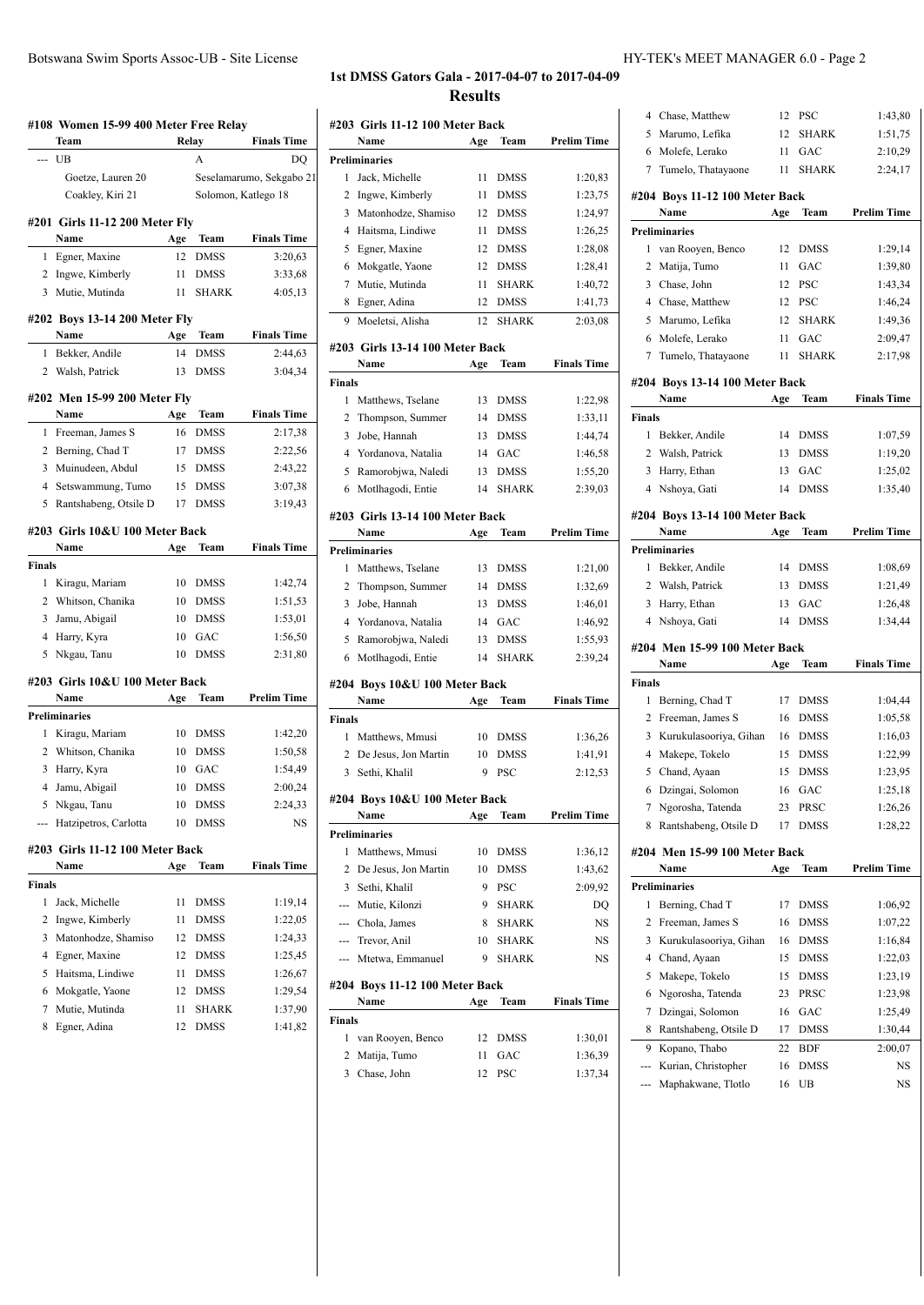### **#205 Girls 10&U 50 Meter Breast Name Age Team Finals Time Finals** 1 Harry, Kyra 10 GAC 48,46 2 Kiragu, Mariam 10 DMSS 53,20 3 Whitson, Chanika 10 DMSS 55,59 4 Radovic, Vensa 9 PSC 56,77 5 Mmelesi, Marang 9 DMSS 56,83 6 Tele, Phoebe 10 SHARK 57,82 7 Mokobi, Raha 9 DMSS 58,59 8 Nkgau, Tanu 10 DMSS 1:03,08 **#205 Girls 10&U 50 Meter Breast Name Age Team Prelim Time Preliminaries** 1 Harry, Kyra 10 GAC 49,02 2 Radovic, Vensa 9 PSC 54,44 3 Whitson, Chanika 10 DMSS 54,93 4 Kiragu, Mariam 10 DMSS 57,10 5 Mmelesi, Marang 9 DMSS 57,64 6 Tele, Phoebe 10 SHARK 59,01 7 Mokobi, Raha 9 DMSS 1:01,69 8 Nkgau, Tanu 10 DMSS 1:02,95 9 Radovic, Marina 8 PSC 1:03,44 10 Jamu, Abigail 10 DMSS 1:03,66 11 Kgopolelo, Michelle 9 GAC 1:04,60 12 Ingwe, Sally 9 DMSS 1:06,34 13 Motlhagodi, Abaleng 9 SHARK 1:07,62 14 April, Phala 9 DMSS 1:08,04 15 Singh, Angel S 10 SHARK 1:11,17 16 Raletsatsi, Letso 8 SHARK 1:16,51 --- Mashaba, Sesame 8 PRSC NS --- Zondagh, Lienke 10 PRSC NS --- Hatzipetros, Carlotta 10 DMSS NS **#205 Girls 11-12 50 Meter Breast Name Age Team Finals Time Finals** 1 Matonhodze, Shamiso 12 DMSS 37,94 2 Haitsma, Lindiwe 11 DMSS 41,04 3 Egner, Maxine 12 DMSS 42,91 4 Jack, Michelle 11 DMSS 45,19 5 Mokgatle, Yaone 12 DMSS 45,35 6 Ingwe, Kimberly 11 DMSS 47,19 7 Nkgau, Loago 12 DMSS 48,07 8 Egner, Adina 12 DMSS 49,85 **#205 Girls 11-12 50 Meter Breast Name Age Team Prelim Time** Prelimin

|    | reliminaries        |                 |             |       |
|----|---------------------|-----------------|-------------|-------|
| 1  | Matonhodze, Shamiso |                 | 12 DMSS     | 40,02 |
|    | 2 Haitsma, Lindiwe  | 11              | <b>DMSS</b> | 42.19 |
| 3  | Egner, Maxine       | 12 <sup>1</sup> | <b>DMSS</b> | 44,79 |
|    | 4 Mokgatle, Yaone   | 12.             | <b>DMSS</b> | 44.90 |
| 5. | Jack, Michelle      | 11              | <b>DMSS</b> | 44.97 |
|    | 6 Ingwe, Kimberly   | 11              | DMSS        | 46.48 |
|    |                     |                 |             |       |

#### **1st DMSS Gators Gala - 2017-04-07 to 2017-04-09 Results**

|                | #206 Boys 10&U 50 Meter Breast           |          |              |                    |
|----------------|------------------------------------------|----------|--------------|--------------------|
|                | Williams, Malaika                        | 18       | UB           | NS                 |
| ---            | Mutambo, Tozia                           | 20       | UB           | DQ                 |
| 6              | Selema, Loungo                           | 18       | UB           | 1:02,73            |
| 5              | Aslam, Mahek S                           | 19       | UB           | 1:01,83            |
|                | Seselamarumo, Sekgabo                    |          | UB           | 1:00,43            |
| 4              |                                          | 15<br>21 | <b>DMSS</b>  | 57,18              |
| 3              | Solomon, Katlego<br>Mogapi, Katlego      |          | UB           | 52,69              |
| 2              | Imsirovic, Bonita                        | 18       | DMSS         | 35,89              |
| 1              | <b>Preliminaries</b>                     | 22       |              |                    |
|                | Name                                     | Age      | Team         | Prelim Time        |
|                | #205 Women 15-99 50 Meter Breast         |          |              |                    |
| 6              | Selema, Loungo                           | 18       | UB           | 1:05,31            |
| 5              | Aslam, Mahek S                           | 19       | UB           | 1:02,32            |
| $\overline{4}$ | Seselamarumo, Sekgabo                    | 21       | UB           | 1:00,93            |
|                | Mogapi, Katlego                          | 15       | <b>DMSS</b>  | 55,55              |
| 2<br>3         | Solomon, Katlego                         | 18       | UB           | 50,28              |
| 1              | Imsirovic, Bonita                        | 22       | <b>DMSS</b>  | 35,53              |
| <b>Finals</b>  |                                          |          |              |                    |
|                | Name                                     | Age      | Team         | <b>Finals Time</b> |
|                | #205 Women 15-99 50 Meter Breast         |          |              |                    |
|                |                                          |          |              |                    |
| 6              | Motlhagodi, Entie                        | 14       | <b>SHARK</b> | 58,93              |
| 5              | Ramorobjwa, Naledi                       | 13       | <b>DMSS</b>  | 56,75              |
| 4              | Yordanova, Natalia                       | 14       | GAC          | 53,37              |
| 3              | Thompson, Summer                         | 14       | <b>DMSS</b>  | 50,31              |
| 2              | Shuhud, Shaika                           | 13       | GAC          | 45,74              |
| 1              | Matthews, Tselane                        | 13       | <b>DMSS</b>  | 44,35              |
|                | <b>Preliminaries</b>                     |          |              |                    |
|                | Name                                     | Age      | Team         | <b>Prelim Time</b> |
|                | #205 Girls 13-14 50 Meter Breast         |          |              |                    |
| 5              | Motlhagodi, Entie                        | 14       | <b>SHARK</b> | 1:01.80            |
| 4              | Ramorobjwa, Naledi                       | 13       | <b>DMSS</b>  | 55,13              |
| 3              | Thompson, Summer                         | 14       | <b>DMSS</b>  | 51,12              |
| 2              | Shuhud, Shaika                           | 13       | GAC          | 44,35              |
| 1              | Matthews, Tselane                        | 13       | <b>DMSS</b>  | 43,92              |
| Finals         |                                          |          |              |                    |
|                | #205 Girls 13-14 50 Meter Breast<br>Name | Age      | Team         | <b>Finals Time</b> |
|                |                                          |          |              |                    |
| ---            | Chambwera, Chiedza                       | 11       | <b>DMSS</b>  | <b>NS</b>          |
| ---            | Nhiwatiwa, Vati                          | 11       | UB           | NS                 |
| ---            | Muzila, Lelani                           | 11       | <b>DMSS</b>  | DQ                 |
| 13             | Mmelesi, Sefelana                        | 12       | <b>DMSS</b>  | 1:01,07            |
| 12             | Moeletsi, Alisha                         | 12       | SHARK        | 59,55              |
| 11             | Ferguson, Dawn                           | 11       | <b>DMSS</b>  | 56,50              |
| 10             | Mutie, Mutinda                           | 11       | <b>SHARK</b> | 56,23              |
| 9              | Oflaherty, Bridget                       | 11       | PRSC         | 56,19              |
| 8              | Nkgau, Loago                             | 12       | <b>DMSS</b>  | 49,90              |
| 7              | Egner, Adina                             | 12       | DMSS         | 49,17              |

| Name              | Age | Team    | <b>Finals Time</b> |
|-------------------|-----|---------|--------------------|
| Finals            |     |         |                    |
| 1 Matthews, Mmusi |     | 10 DMSS | 47.08              |
| 2 Kalake, Tema    |     | 10 DMSS | 48.84              |
|                   |     |         |                    |

| 3              | De Jesus, Jon Martin                    | 10  | DMSS         | 51,33              |
|----------------|-----------------------------------------|-----|--------------|--------------------|
| 4              | Sethi, Khalil                           | 9   | PSC          | 52,39              |
| 5              | Brunel, Arthur                          | 9   | <b>PSC</b>   | 52,45              |
| 6              | Setlhare, Mthokozisi                    | 9   | <b>DMSS</b>  | 54,64              |
| u.             | Sithole, Dean                           | 9   | PRSC         | NS                 |
|                | --- Keitsile, Junior                    | 9   | PRSC         | <b>NS</b>          |
|                | #206 Boys 10&U 50 Meter Breast          |     |              |                    |
|                | Name                                    | Age | Team         | <b>Prelim Time</b> |
|                | <b>Preliminaries</b>                    |     |              |                    |
| 1              | Matthews, Mmusi                         | 10  | <b>DMSS</b>  | 45,92              |
| $\overline{c}$ | De Jesus, Jon Martin                    | 10  | <b>DMSS</b>  | 49,50              |
| 3              | Kalake, Tema                            | 10  | DMSS         | 51,64              |
| 4              | Sethi, Khalil                           | 9   | <b>PSC</b>   | 52,07              |
| 5              | Sithole, Dean                           | 9   | PRSC         | 52,58              |
| 6              | Setlhare, Mthokozisi                    | 9   | <b>DMSS</b>  | 52,74              |
| 7              | Brunel, Arthur                          | 9   | <b>PSC</b>   | 53,30              |
| 8              | Keitsile, Junior                        | 9   | PRSC         | 57,32              |
| 9              |                                         | 9   |              |                    |
|                | Seetso, Nathan                          |     | <b>DMSS</b>  | 57,35              |
| 10             | Ndwapi, Mpapho                          | 10  | <b>DMSS</b>  | 59,95              |
| 11             | Ndwapi, Uyapo                           | 8   | <b>DMSS</b>  | 1:03,03            |
| 12             | Mutie, Kilonzi                          | 9   | <b>SHARK</b> | 1:03,45            |
| 13             | Kadzirange, Tatenda                     | 8   | GAC          | 1:03.91            |
| 14             | Lebotse, Kaotle                         | 9   | <b>SHARK</b> | 1:08,50            |
| 15             | Mtetwa, Emmanuel                        | 9   | <b>SHARK</b> | 1:10,10            |
| 16             | Monyatsi, Mlingisisi                    | 8   | GAC          | 1:10,21            |
| 17             | Matthews, Lebone                        | 8   | <b>DMSS</b>  | 1:11,34            |
| 18             | Kebonang, Jason                         | 8   | PRSC         | 1:11,90            |
| 19             | Khan, Akhlaaq                           | 10  | DMSS         | 1:19,57            |
| 20             | Mwangi, Dean                            | 8   | <b>DMSS</b>  | 1:22,34            |
| ---            | Yuvaraj, Hariharan                      | 10  | <b>DMSS</b>  | DO                 |
|                | Gobotswamang, Atlang                    | 9   | PRSC         | NS                 |
|                | Bakwena, Leatile                        | 10  | PRSC         | NS                 |
| ---            | Oageng, Nako                            | 10  | <b>SHARK</b> | NS                 |
| ---            | Trevor, Anil                            | 10  | <b>SHARK</b> | NS                 |
| ---            | Modisane, Tema                          | 8   | PRSC         | <b>NS</b>          |
|                |                                         |     |              |                    |
|                | #206 Boys 11-12 50 Meter Breast<br>Name |     | Team         | <b>Finals Time</b> |
|                |                                         | Age |              |                    |
| Finals         |                                         |     |              |                    |
| 1              | Mokobi, Kgotla                          | 11  | DMSS         | 43,65              |
| 2              | van Rooyen, Benco                       | 12  | <b>DMSS</b>  | 47,38              |
| 3              | Matija, Tumo                            | 11  | GAC          | 47,45              |
| 4              | Chase, Matthew                          | 12  | PSC          | 49,40              |
| 5              | Lothrop, Rouke                          | 12  | PSC          | 51,84              |
| 6              | Molefe, Lerako                          | 11  | GAC          | 52,24              |
| 7              | Chase, John                             | 12  | PSC          | 53,07              |
| ---            | Setlhare, Mzwandile                     | 11  | <b>DMSS</b>  | NS                 |
|                | #206 Boys 11-12 50 Meter Breast         |     |              |                    |
|                | Name                                    | Age | Team         | Prelim Time        |
|                | <b>Preliminaries</b>                    |     |              |                    |
| 1              | Mokobi, Kgotla                          | 11  | DMSS         | 44,89              |
|                |                                         |     |              |                    |

|   | reliminaries      |     |             |       |
|---|-------------------|-----|-------------|-------|
| L | Mokobi, Kgotla    | 11  | <b>DMSS</b> | 44.89 |
|   | 2 Matija, Tumo    | 11  | <b>GAC</b>  | 46,25 |
|   | van Rooyen, Benco |     | 12 DMSS     | 48,28 |
|   | 4 Chase, Matthew  |     | 12 PSC      | 48,64 |
|   | 5 Lothrop, Rouke  | 12. | - PSC       | 49.47 |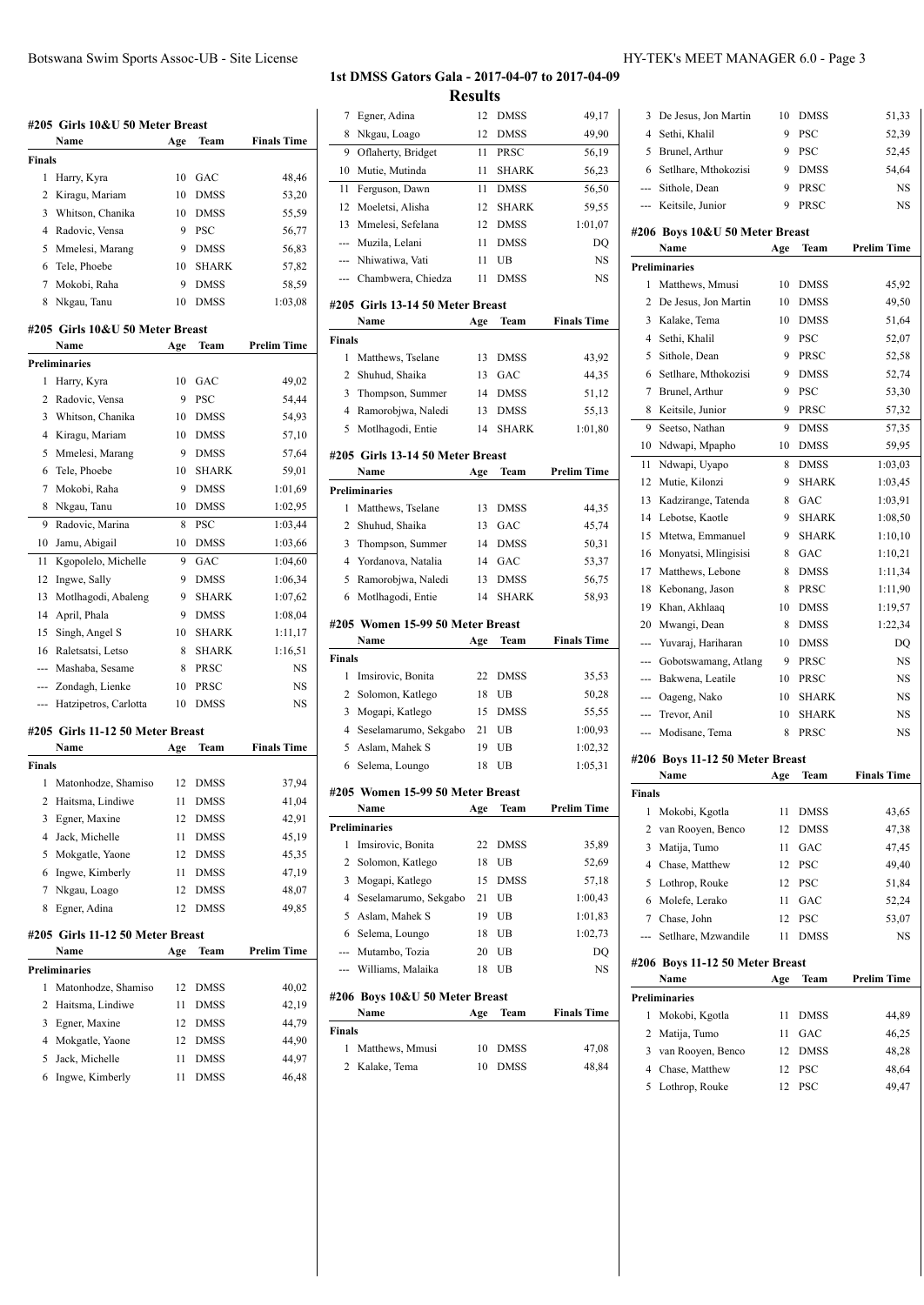|                | Preliminaries  (#206 Boys 11-12 50 Meter Breast) |          |                    |                    |
|----------------|--------------------------------------------------|----------|--------------------|--------------------|
| 6              | Setlhare, Mzwandile                              | 11       | <b>DMSS</b>        | 49,94              |
| 7              | Chase, John                                      | 12       | PSC                | 51,93              |
| 8              | Molefe, Lerako                                   | 11       | GAC                | 53,41              |
| 9              | Lisenda, Naiko                                   | 11       | <b>DMSS</b>        | 56,57              |
| 10             | Tele, Refilwe                                    | 11       | <b>SHARK</b>       | 57,04              |
|                |                                                  | 12       | <b>SHARK</b>       |                    |
| 11             | Liu, Kang Ping                                   |          |                    | 1:01,66            |
| ---            | Tumelo, Thatayaone                               | 11       | <b>SHARK</b>       | DQ                 |
|                | --- Moatswi, Lukanyo<br>--- Lefika, Kalane       | 12<br>11 | UB<br><b>SHARK</b> | DO<br>NS           |
|                |                                                  |          |                    |                    |
|                | #206 Boys 13-14 50 Meter Breast<br>Name          | Age      | Team               | <b>Finals Time</b> |
| Finals         |                                                  |          |                    |                    |
| 1              | Bekker, Andile                                   | 14       | <b>DMSS</b>        | 34,53              |
| $\overline{c}$ | Lothrop, Russell                                 | 14       | PSC                | 37,38              |
| 3              | Nshoya, Gati                                     | 14       | <b>DMSS</b>        | 38,78              |
| 4              | Harry, Ethan                                     | 13       | GAC                | 39,20              |
| 5              | Walsh, Patrick                                   | 13       | <b>DMSS</b>        | 39,28              |
| 6              | Sethi, Reyhaan                                   | 13       | PSC                | 49,25              |
| ---            | Chambwera, Emmanuel                              | 13       | <b>DMSS</b>        | NS                 |
|                |                                                  |          |                    |                    |
|                | #206 Boys 13-14 50 Meter Breast<br>Name          |          | Team               | <b>Prelim Time</b> |
|                | <b>Preliminaries</b>                             | Age      |                    |                    |
| 1              | Bekker, Andile                                   | 14       | <b>DMSS</b>        | 34,86              |
| 2              | Lothrop, Russell                                 | 14       | PSC                | 37,05              |
| 3              | Nshoya, Gati                                     | 14       | <b>DMSS</b>        | 38,74              |
| 4              | Walsh, Patrick                                   | 13       | <b>DMSS</b>        | 40,05              |
|                |                                                  | 13       | GAC                |                    |
| 5              | Harry, Ethan                                     |          | <b>PSC</b>         | 40,43              |
| 6<br>7         | Sethi, Reyhaan<br>Chambwera, Emmanuel            | 13<br>13 | <b>DMSS</b>        | 49,90<br>55,13     |
|                |                                                  |          |                    |                    |
|                | #206 Men 15-99 50 Meter Breast                   |          |                    |                    |
|                | Name                                             | Age      | Team               | <b>Finals Time</b> |
| Finals         |                                                  |          |                    |                    |
| 1              | Matija, Kitso                                    | 18       | <b>DMSS</b>        | 31,62              |
| 2              | Kurukulasooriya, Gihan                           | 16       | <b>DMSS</b>        | 33,99              |
| 3<br>4         | Chand, Ayaan                                     | 15       | <b>DMSS</b>        | 34,24              |
|                | Freeman, James S                                 | 16       | <b>DMSS</b>        | 34,28              |
| 5              | Sattarov, Asad                                   | 16       | DMSS               | 35,09              |
| 6              | Setswammung, Tumo                                | 15       | DMSS               | 38,67              |
| 7              | Bekker, Zinhle                                   | 15       | <b>DMSS</b>        | 39,49              |
| 8              | Makepe, Tokelo                                   | 15       | <b>DMSS</b>        | 40,54              |
|                | #206 Men 15-99 50 Meter Breast                   |          |                    |                    |
|                | Name                                             | Age      | Team               | <b>Prelim Time</b> |
|                | <b>Preliminaries</b>                             |          |                    |                    |
| 1              | Matija, Kitso                                    | 18       | DMSS               | 31,84              |
| 2              | Kurukulasooriya, Gihan                           | 16       | DMSS               | 34,71              |
| 3              | Chand, Ayaan                                     | 15       | DMSS               | 34,75              |
| 4              | Sattarov, Asad                                   | 16       | <b>DMSS</b>        | 34,85              |
| 5              | Freeman, James S                                 | 16       | <b>DMSS</b>        | 35,72              |
| 6              | Bekker, Zinhle                                   | 15       | DMSS               | 38,56              |
| 7              | Setswammung, Tumo                                | 15       | DMSS               | 38,87              |
| 8              | Makepe, Tokelo                                   | 15       | DMSS               | 40,44              |

| 10  | Motshwari, Karabo                    | 16        | BDF          | 40,71              |
|-----|--------------------------------------|-----------|--------------|--------------------|
| 11  | Rantshabeng, Otsile D                | 17        | DMSS         | 41,33              |
| 12  | Ngorosha, Tatenda                    | 23        | PRSC         | 42,25              |
| 13  | Mokobi, Bokang                       | 26        | BDF          | 44,36              |
| 14  | Magetse, Tsaone                      | 20        | UB           | 45,12              |
| 15  | Samati, Onkagetse                    | 29        | <b>BDF</b>   | 45,20              |
| 16  | Dzingai, Solomon                     | 16        | GAC          | 48,33              |
| 17  | Mathibe, Prince                      | 18        | UB           | 1:02,23            |
| --- | Makhala, Onthatile                   | 23        | UB           | DQ                 |
| --- | Nhiwatiwa, Tino                      | 16        | UB           | NS                 |
|     |                                      |           |              |                    |
|     | #207 Girls 10&U 200 Meter IM<br>Name |           | Team         | <b>Finals Time</b> |
|     |                                      | Age       |              |                    |
| 1   | Kiragu, Mariam                       | 10        | <b>DMSS</b>  | 3:41,84            |
| 2   | Harry, Kyra                          | 10        | GAC          | 3:55,32            |
| 3   | Jamu, Abigail                        | 10        | <b>DMSS</b>  | 4:12,06            |
| --- | Hatzipetros, Carlotta                | 10        | <b>DMSS</b>  | NS                 |
| --- | Whitson, Chanika                     | 10        | <b>DMSS</b>  | NS                 |
|     | #207 Girls 11-12 200 Meter IM        |           |              |                    |
|     | Name                                 | Age       | Team         | <b>Finals Time</b> |
| 1   | Jack, Michelle                       | 11        | <b>DMSS</b>  | 2:55,45            |
| 2   | Matonhodze, Shamiso                  | 12        | DMSS         | 2:57,85            |
| 3   | Haitsma, Lindiwe                     | 11        | <b>DMSS</b>  | 2:58,98            |
| 4   | Ingwe, Kimberly                      | 11        | <b>DMSS</b>  | 3:05.42            |
| 5   | Egner, Maxine                        | 12        | DMSS         | 3:05.96            |
| 6   | Mokgatle, Yaone                      | 12        | <b>DMSS</b>  | 3:10,38            |
| 7   | Egner, Adina                         | 12        | <b>DMSS</b>  | 3:27,45            |
| 8   | Nkgau, Loago                         | 12        | DMSS         | 3:35,47            |
| 9   | Mutie, Mutinda                       | 11        | <b>SHARK</b> | 3:38,50            |
|     | #207 Girls 13-14 200 Meter IM        |           |              |                    |
|     | Name                                 | Age       | Team         | <b>Finals Time</b> |
| 1   | Matthews, Tselane                    | 13        | DMSS         | 2:55,52            |
| 2   | Thompson, Summer                     | 14        | DMSS         | 3:33,81            |
| 3   | Ramorobjwa, Naledi                   | 13        | <b>DMSS</b>  | 4:02,21            |
|     |                                      |           |              |                    |
|     | #208 Boys 10&U 200 Meter IM<br>Name  |           | Team         | <b>Finals Time</b> |
| 1   | Matthews, Mmusi                      | Age<br>10 | DMSS         | 3:30,60            |
| 2   | De Jesus, Jon Martin                 | 10        | <b>DMSS</b>  | 3:33,80            |
| 3   | Ndwapi, Mpapho                       | 10        | DMSS         | 3:57,23            |
| 4   | Seetso, Nathan                       | 9         | <b>DMSS</b>  | 4:09,16            |
|     |                                      |           |              |                    |
|     | #208 Boys 11-12 200 Meter IM         |           |              |                    |
|     | Name                                 | Age       | Team         | <b>Finals Time</b> |
| 1   | van Rooyen, Benco                    | 12        | DMSS         | 3:06,59            |
| 2   | Lothrop, Rouke                       | 12        | PSC          | 3:25,90            |
| 3   | Matija, Tumo                         | 11        | GAC          | 3:27,47            |
| 4   | Chase, John                          | 12        | PSC          | 3:43,48            |
|     | #208 Boys 13-14 200 Meter IM         |           |              |                    |
|     | Name                                 | Age       | Team         | <b>Finals Time</b> |
| 1   | Bekker, Andile                       | 14        | DMSS         | 2:29.25            |
| 2   | Lothrop, Russell                     | 14        | PSC          | 2:47,48            |
| 3   | Walsh, Patrick                       | 13        | <b>DMSS</b>  | 2:47,98            |
| 4   | Harry, Ethan                         | 13        | GAC          | 3:11,81            |

| 9 Mokwakwa, Molemogi                   | 19  | UB           | 40,66              |               |                                         |     |              |  |
|----------------------------------------|-----|--------------|--------------------|---------------|-----------------------------------------|-----|--------------|--|
| 10 Motshwari, Karabo                   | 16  | <b>BDF</b>   | 40,71              |               | #208 Men 15-99 200 Meter IM<br>Name     | Age | Team         |  |
| 11 Rantshabeng, Otsile D               | 17  | <b>DMSS</b>  | 41,33              |               | 1 Freeman, James S                      | 16  | DMSS         |  |
| 12 Ngorosha, Tatenda                   | 23  | PRSC         | 42,25              | 2             | Sattarov, Asad                          | 16  | DMSS         |  |
| 13 Mokobi, Bokang                      | 26  | <b>BDF</b>   | 44,36              |               |                                         |     |              |  |
| 14 Magetse, Tsaone                     | 20  | UB           | 45,12              | 3             | Chand, Ayaan                            | 15  | <b>DMSS</b>  |  |
| 15 Samati, Onkagetse                   | 29  | <b>BDF</b>   | 45,20              | 4             | Makepe, Tokelo                          | 15  | DMSS         |  |
| 16 Dzingai, Solomon                    | 16  | GAC          | 48,33              | 5             | Setswammung, Tumo                       | 15  | <b>DMSS</b>  |  |
| 17 Mathibe, Prince                     | 18  | UB           | 1:02,23            | 6             | Rantshabeng, Otsile D                   | 17  | <b>DMSS</b>  |  |
| --- Makhala, Onthatile                 | 23  | UB           | DQ                 | 7             | Ngorosha, Tatenda                       | 23  | PRSC         |  |
| --- Nhiwatiwa, Tino                    | 16  | UB           | NS                 | 8             | Keatshotse, Badiredi                    | 29  | <b>BDF</b>   |  |
|                                        |     |              |                    |               | Kurian, Christopher                     | 16  | <b>DMSS</b>  |  |
| <b>207 Girls 10&amp;U 200 Meter IM</b> |     |              |                    |               | #209 Girls 10&U 100 Meter Free          |     |              |  |
| Name                                   | Age | Team         | <b>Finals Time</b> |               | Name                                    | Age | Team         |  |
| 1 Kiragu, Mariam                       | 10  | <b>DMSS</b>  | 3:41,84            | <b>Finals</b> |                                         |     |              |  |
| 2 Harry, Kyra                          | 10  | GAC          | 3:55,32            |               | 1 Kiragu, Mariam                        | 10  | <b>DMSS</b>  |  |
| 3 Jamu, Abigail                        | 10  | DMSS         | 4:12,06            |               | 2 Harry, Kyra                           | 10  | GAC          |  |
| --- Hatzipetros, Carlotta              | 10  | <b>DMSS</b>  | NS                 | 3             | Jamu, Abigail                           | 10  | <b>DMSS</b>  |  |
| --- Whitson, Chanika                   |     | 10 DMSS      | NS                 | 4             | Radovic, Vensa                          | 9   | <b>PSC</b>   |  |
| 207  Girls 11-12 200 Meter IM          |     |              |                    | 5             | Whitson, Chanika                        | 10  | DMSS         |  |
| Name                                   | Age | Team         | <b>Finals Time</b> | 6             | Tele, Phoebe                            | 10  | <b>SHARK</b> |  |
| 1 Jack, Michelle                       | 11  | DMSS         | 2:55,45            | 7             | Ingwe, Sally                            | 9   | <b>DMSS</b>  |  |
| 2 Matonhodze, Shamiso                  |     | 12 DMSS      | 2:57,85            |               | Mokobi, Raha                            | 9   | <b>DMSS</b>  |  |
| 3 Haitsma, Lindiwe                     | 11  | <b>DMSS</b>  | 2:58,98            |               |                                         |     |              |  |
|                                        | 11  | <b>DMSS</b>  |                    |               | #209 Girls 10&U 100 Meter Free          |     |              |  |
| 4 Ingwe, Kimberly<br>Egner, Maxine     |     | 12 DMSS      | 3:05,42<br>3:05,96 |               | Name                                    | Age | Team         |  |
|                                        |     | 12 DMSS      |                    |               | <b>Preliminaries</b>                    |     |              |  |
| 6 Mokgatle, Yaone                      |     |              | 3:10,38            |               | 2 Kiragu, Mariam                        | 10  | <b>DMSS</b>  |  |
| 7 Egner, Adina                         | 12  | DMSS         | 3:27,45            | 3             | Harry, Kyra                             | 10  | GAC          |  |
| 8 Nkgau, Loago                         | 12  | <b>DMSS</b>  | 3:35,47            | 4             | Radovic, Vensa                          | 9   | <b>PSC</b>   |  |
| 9 Mutie, Mutinda                       | 11  | <b>SHARK</b> | 3:38,50            | 5             | Jamu, Abigail                           | 10  | <b>DMSS</b>  |  |
| 207 Girls 13-14 200 Meter IM           |     |              |                    | 6             | Whitson, Chanika                        | 10  | <b>DMSS</b>  |  |
| Name                                   | Age | Team         | <b>Finals Time</b> | 7             | Tele, Phoebe                            | 10  | <b>SHARK</b> |  |
| 1 Matthews, Tselane                    | 13  | <b>DMSS</b>  | 2:55,52            | 8             | Ingwe, Sally                            | 9   | <b>DMSS</b>  |  |
| 2 Thompson, Summer                     | 14  | <b>DMSS</b>  | 3:33,81            | 9             | Mokobi, Raha                            | 9   | <b>DMSS</b>  |  |
| 3 Ramorobjwa, Naledi                   |     | 13 DMSS      | 4:02,21            | 10            | Nkgau, Tanu                             | 10  | <b>DMSS</b>  |  |
|                                        |     |              |                    | 11            | Tsiane, Boago                           | 8   | GAC          |  |
| 208 Boys 10&U 200 Meter IM<br>Name     | Age | Team         | <b>Finals Time</b> | 12            | Singh, Angel S                          | 10  | <b>SHARK</b> |  |
| 1 Matthews, Mmusi                      | 10  | <b>DMSS</b>  | 3:30,60            |               | --- Hatzipetros, Carlotta               | 10  | DMSS         |  |
| 2 De Jesus, Jon Martin                 |     | 10 DMSS      | 3:33,80            |               |                                         |     |              |  |
| 3 Ndwapi, Mpapho                       | 10  | <b>DMSS</b>  | 3:57,23            |               | #209 Girls 11-12 100 Meter Free<br>Name | Age | Team         |  |
| 4 Seetso, Nathan                       | 9   | <b>DMSS</b>  | 4:09,16            | <b>Finals</b> |                                         |     |              |  |
|                                        |     |              |                    |               | 1 Egner, Maxine                         |     | 12 DMSS      |  |
| <b>208 Boys 11-12 200 Meter IM</b>     |     |              |                    | 2             | Matonhodze, Shamiso                     | 12  | <b>DMSS</b>  |  |
| Name                                   | Age | Team         | <b>Finals Time</b> | 3             | Jack, Michelle                          | 11  | <b>DMSS</b>  |  |
| 1 van Rooyen, Benco                    | 12  | <b>DMSS</b>  | 3:06,59            | 4             | Haitsma, Lindiwe                        | 11  | DMSS         |  |
| 2 Lothrop, Rouke                       |     | 12 PSC       | 3:25,90            |               |                                         |     |              |  |
| 3 Matija, Tumo                         | 11  | GAC          | 3:27,47            | 5             | Ingwe, Kimberly                         | 11  | <b>DMSS</b>  |  |
| 4 Chase, John                          |     | 12 PSC       | 3:43,48            | 6             | Mokgatle, Yaone                         | 12  | DMSS         |  |
|                                        |     |              |                    | 7             | Nkgau, Loago                            |     | 12 DMSS      |  |
| 208 Boys 13-14 200 Meter IM<br>Name    | Age | Team         | <b>Finals Time</b> |               | 8 Egner, Adina                          |     | 12 DMSS      |  |
| 1 Bekker, Andile                       | 14  | <b>DMSS</b>  | 2:29,25            |               | #209 Girls 11-12 100 Meter Free         |     |              |  |
| 2 Lothrop, Russell                     | 14  | <b>PSC</b>   | 2:47,48            |               | Name                                    | Age | Team         |  |
| 3 Walsh, Patrick                       | 13  | <b>DMSS</b>  | 2:47,98            |               | <b>Preliminaries</b>                    |     |              |  |
|                                        |     |              |                    |               | 1 Egner, Maxine                         | 12  | DMSS         |  |
| 4 Harry, Ethan                         | 13  | GAC          | 3:11,81            |               | 2 Jack, Michelle                        | 11  | DMSS         |  |
|                                        |     |              |                    |               |                                         |     |              |  |
|                                        |     |              |                    |               |                                         |     |              |  |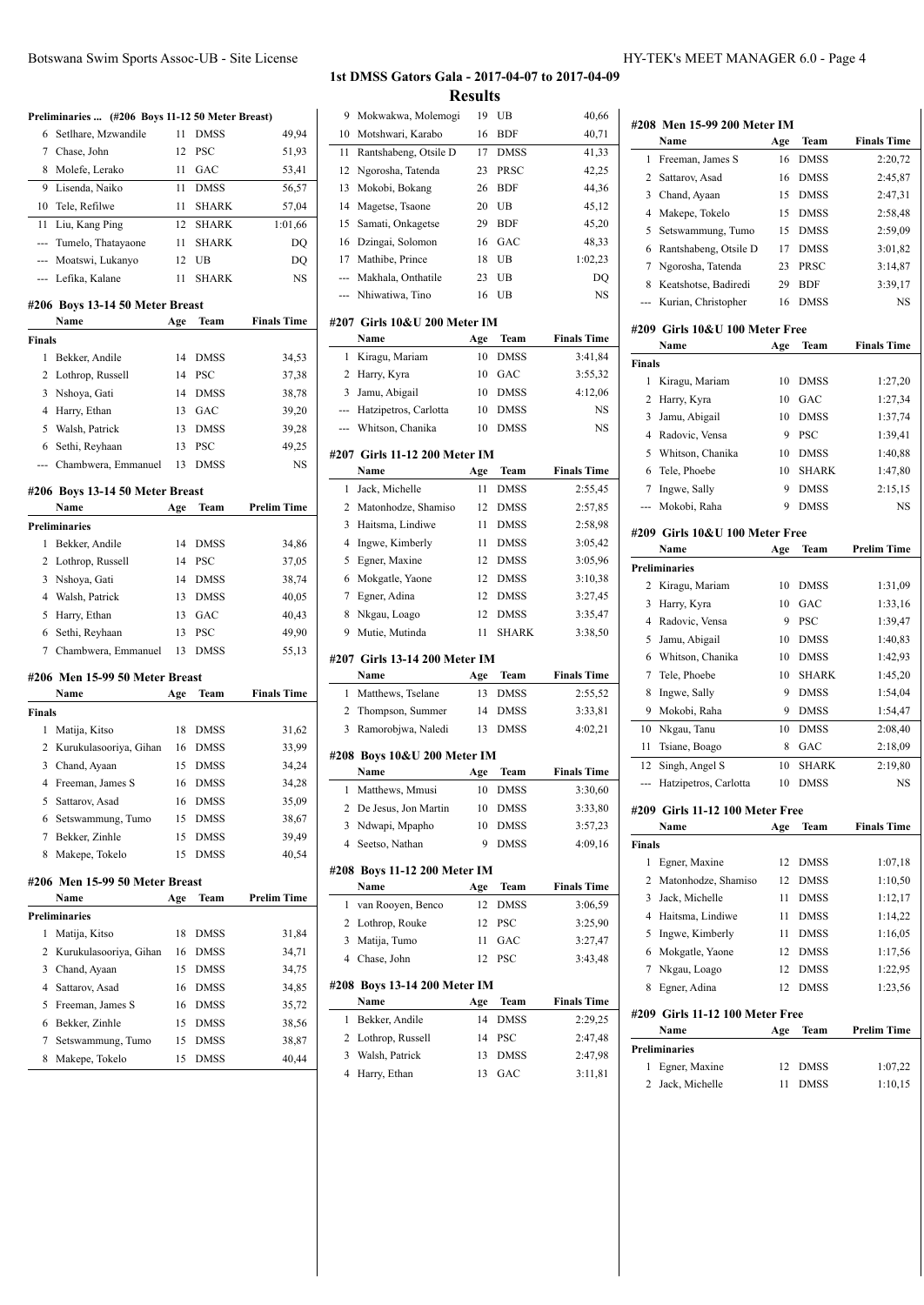| Botswana Swim Sports Assoc-UB - Site License |                                                  |    |             |         |  |
|----------------------------------------------|--------------------------------------------------|----|-------------|---------|--|
|                                              |                                                  |    |             |         |  |
|                                              | Preliminaries  (#209 Girls 11-12 100 Meter Free) |    |             |         |  |
| 3.                                           | Matonhodze, Shamiso                              | 12 | <b>DMSS</b> | 1:10,93 |  |
|                                              | 4 Haitsma, Lindiwe                               | 11 | <b>DMSS</b> | 1:14,21 |  |
|                                              | 5 Ingwe, Kimberly                                | 11 | <b>DMSS</b> | 1:16,32 |  |
|                                              | 6 Mokgatle, Yaone                                |    | 12 DMSS     | 1:18,08 |  |
|                                              | Egner, Adina                                     | 12 | <b>DMSS</b> | 1:22,23 |  |
| 8                                            | Nkgau, Loago                                     | 12 | <b>DMSS</b> | 1:24.08 |  |

| 10            | Mmelesi, Sefelana               | 12  | <b>DMSS</b>  | 1:36,79            |
|---------------|---------------------------------|-----|--------------|--------------------|
| 11            | Ferguson, Dawn                  | 11  | <b>DMSS</b>  | 1:40,62            |
| 12            | Moeletsi, Alisha                | 12  | <b>SHARK</b> | 1:44,44            |
|               | Chambwera, Chiedza              | 11  | <b>DMSS</b>  | <b>NS</b>          |
|               | #209 Girls 13-14 100 Meter Free |     |              |                    |
|               | Name                            | Age | <b>Team</b>  | <b>Finals Time</b> |
| <b>Finals</b> |                                 |     |              |                    |
| 1             | Matthews, Tselane               | 13  | <b>DMSS</b>  | 1:13,07            |
| 2             | Thompson, Summer                | 14  | <b>DMSS</b>  | 1:20,92            |
| 3             | Jobe, Hannah                    | 13  | <b>DMSS</b>  | 1:23,22            |
| 4             | Shuhud, Shaika                  | 13  | GAC          | 1:23,23            |
| 5             | Yordanova, Natalia              | 14  | GAC          | 1:31,81            |
| 6             | Ramorobjwa, Naledi              | 13  | <b>DMSS</b>  | 1:33,66            |
| 7             | Maphakwane, Gomolemo            | 13  | UB           | 1:37,33            |
|               | Ruele, Bupe                     | 13  | <b>DMSS</b>  | <b>NS</b>          |
|               | #209 Girls 13-14 100 Meter Free |     |              |                    |

Muzila, Lelani 11 DMSS 1:32,91

|    | Name                      | Age | <b>Team</b> | <b>Prelim Time</b> |
|----|---------------------------|-----|-------------|--------------------|
|    | Preliminaries             |     |             |                    |
| *1 | Matthews, Tselane         | 13  | <b>DMSS</b> | 1:10,85            |
| *1 | Ruele, Bupe               | 13  | <b>DMSS</b> | 1:14,69            |
|    | 2 Thompson, Summer        | 14  | <b>DMSS</b> | 1:21,08            |
|    | 3 Jobe, Hannah            | 13  | <b>DMSS</b> | 1:23,34            |
|    | 4 Shuhud, Shaika          | 13  | GAC         | 1:26,57            |
|    | 5 Yordanova, Natalia      | 14  | GAC         | 1:31,68            |
|    | 6 Ramorobiwa, Naledi      | 13  | <b>DMSS</b> | 1:34,24            |
|    | 7 Maphakwane, Gomolemo 13 |     | UB          | 1:35,01            |

# **#209 Women 15-99 100 Meter Free**

|                             | Name                            | Age | Team        | <b>Finals Time</b> |
|-----------------------------|---------------------------------|-----|-------------|--------------------|
| <b>Finals</b>               |                                 |     |             |                    |
| 1.                          | Mogapi, Katlego                 | 15  | DMSS        | 1:41,82            |
|                             | #209 Women 15-99 100 Meter Free |     |             |                    |
|                             | Name                            | Age | Team        | <b>Prelim Time</b> |
|                             | <b>Preliminaries</b>            |     |             |                    |
| 1                           | Mogapi, Katlego                 | 15  | <b>DMSS</b> | 1:43,26            |
|                             | #210 Boys 10&U 100 Meter Free   |     |             |                    |
|                             | Name                            | Age | Team        | <b>Finals Time</b> |
| <b>Finals</b>               |                                 |     |             |                    |
| 1                           | De Jesus, Jon Martin            | 10  | DMSS        | 1:21,11            |
| $\mathcal{D}_{\mathcal{A}}$ | Matthews, Mmusi                 | 10  | DMSS        | 1:21,37            |
| 3                           | Ndwapi, Mpapho                  | 10  | <b>DMSS</b> | 1:28,64            |
| 4                           | Seetso, Nathan                  | 9   | DMSS        | 1:36,09            |
| 5                           | Sethi, Khalil                   | 9   | PSC         | 1:43,78            |

Kalake, Tema 10 DMSS 1:46,24

| -UB - Site License |                                                                                                                                                                                                                                                                                                                                    | HY-TEK's MEET MANAGER 6.0 - Page 5 |
|--------------------|------------------------------------------------------------------------------------------------------------------------------------------------------------------------------------------------------------------------------------------------------------------------------------------------------------------------------------|------------------------------------|
|                    | $\overline{1}$ and $\overline{1}$ and $\overline{1}$ and $\overline{1}$ and $\overline{1}$ and $\overline{1}$ and $\overline{1}$ and $\overline{1}$ and $\overline{1}$ and $\overline{1}$ and $\overline{1}$ and $\overline{1}$ and $\overline{1}$ and $\overline{1}$ and $\overline{1}$ and $\overline{1}$ and $\overline{1}$ and |                                    |

# **1st DMSS Gators Gala - 2017-04-07 to 2017-04-09**

|                          |                                        | <b>Results</b> |              |                    |
|--------------------------|----------------------------------------|----------------|--------------|--------------------|
| 7                        | Ndwapi, Uyapo                          | 8              | DMSS         | 1:47,61            |
| 8                        | Khan, Akhlaaq                          | 10             | <b>DMSS</b>  | 1:56,06            |
|                          | #210 Boys 10&U 100 Meter Free          |                |              |                    |
|                          | Name                                   | Age            | Team         | <b>Prelim Time</b> |
|                          | <b>Preliminaries</b>                   |                |              |                    |
| 1                        | De Jesus, Jon Martin                   | 10             | <b>DMSS</b>  | 1:20,13            |
| 2                        | Matthews, Mmusi                        | 10             | DMSS         | 1:20,55            |
| 3                        | Ndwapi, Mpapho                         | 10             | DMSS         | 1:29,50            |
| 4                        | Seetso, Nathan                         | 9              | <b>DMSS</b>  | 1:37,46            |
| 5                        | Sethi, Khalil                          | 9              | <b>PSC</b>   | 1:42,01            |
| 6                        | Kalake, Tema                           | 10             | <b>DMSS</b>  | 1:45,53            |
| 7                        | Khan, Akhlaaq                          | 10             | <b>DMSS</b>  | 1:52,82            |
| 8                        | Ndwapi, Uyapo                          | 8              | <b>DMSS</b>  | 1:56,37            |
| 9                        | Lotlamoreng, Lefika                    | 10             | UB           | 1:56,94            |
| 10                       | Mutie, Kilonzi                         | 9              | <b>SHARK</b> | 1:57,42            |
| 11                       | Yuvaraj, Hariharan                     | 10             | <b>DMSS</b>  | 1:57,75            |
| 12                       | Matthews, Lebone                       | 8              | <b>DMSS</b>  | 2:04,96            |
| 13                       | Mtetwa, Emmanuel                       | 9              | <b>SHARK</b> | 2:27,00            |
| $\overline{\phantom{a}}$ | Chola, James                           | 8              | <b>SHARK</b> | NS                 |
| ---                      | Trevor, Anil                           | 10             | <b>SHARK</b> | NS                 |
| ---                      | Oageng, Nako                           | 10             | <b>SHARK</b> | NS                 |
|                          |                                        |                |              |                    |
|                          | #210 Boys 11-12 100 Meter Free<br>Name |                | Team         | <b>Finals Time</b> |
| Finals                   |                                        | Age            |              |                    |
| 1                        | van Rooyen, Benco                      | 12             | <b>DMSS</b>  | 1:12,97            |
| 2                        | Matija, Tumo                           | 11             | GAC          | 1:18,15            |
| 3                        | Chase, John                            | 12             | <b>PSC</b>   | 1:24,28            |
| 4                        | Lothrop, Rouke                         | 12             | <b>PSC</b>   | 1:29,05            |
| 5                        | Marumo, Lefika                         | 12             | <b>SHARK</b> | 1:33,89            |
| 6                        | Chase, Matthew                         | 12             | PSC          | 1:35,21            |
| 7                        | Tele, Refilwe                          | 11             | <b>SHARK</b> | 1:36,75            |
| 8                        | Lisenda, Naiko                         | 11             | <b>DMSS</b>  | 1:39,48            |
|                          |                                        |                |              |                    |
|                          | #210 Boys 11-12 100 Meter Free<br>Name |                | Team         | <b>Prelim Time</b> |
|                          | <b>Preliminaries</b>                   | Age            |              |                    |
| 1                        | van Rooyen, Benco                      | 12             | <b>DMSS</b>  | 1:12,89            |
|                          | 2 Matija, Tumo                         |                | 11 GAC       | 1:17,52            |
| 3                        | Lothrop, Rouke                         | 12             | PSC          | 1:24,98            |
| 4                        | Chase, John                            | 12             | PSC          | 1:25,92            |
| 5                        | Chase, Matthew                         | 12             | PSC          | 1:30,45            |
| 6                        | Tele, Refilwe                          | 11             | <b>SHARK</b> | 1:34,36            |
| 7                        | Lisenda, Naiko                         | 11             | DMSS         | 1:36,09            |
| 8                        | Marumo, Lefika                         | 12             | SHARK        | 1:38,80            |
| 9                        | Mokobi, Kgotla                         | 11             | <b>DMSS</b>  | 1:38,96            |
| 10                       | Tumelo, Thatayaone                     | 11             | <b>SHARK</b> | 2:07,93            |
| ---                      | Molefe, Lerako                         | 11             | GAC          |                    |
| ---                      | Lefika, Kalane                         | 11             | <b>SHARK</b> | DQ<br>NS           |
|                          |                                        |                |              |                    |
|                          | #210 Boys 13-14 100 Meter Free         |                |              |                    |
|                          | Name                                   | Age            | Team         | <b>Finals Time</b> |
| Finals                   |                                        |                |              |                    |

 Bekker, Andile 14 DMSS 59,87 Lothrop, Russell 14 PSC 1:04,16 Walsh, Patrick 13 DMSS 1:05,56

| 4             | Harry, Ethan                         | 13  | GAC         | 1:12,66            |
|---------------|--------------------------------------|-----|-------------|--------------------|
| 5             | Nshoya, Gati                         | 14  | <b>DMSS</b> | 1:14,85            |
| 6             | Sethi, Reyhaan                       | 13  | <b>PSC</b>  | 1:31,66            |
|               | Chambwera, Emmanuel                  | 13  | <b>DMSS</b> | NS                 |
|               |                                      |     |             |                    |
|               | #210 Boys 13-14 100 Meter Free       |     |             |                    |
|               | Name                                 | Age | Team        | <b>Prelim Time</b> |
|               | <b>Preliminaries</b>                 |     |             |                    |
| 1             | Bekker, Andile                       | 14  | <b>DMSS</b> | 1:00,14            |
| 2             | Lothrop, Russell                     | 14  | PSC         | 1:05.34            |
| 3             | Walsh, Patrick                       | 13  | <b>DMSS</b> | 1:05,95            |
| 4             | Harry, Ethan                         | 13  | GAC         | 1:12,06            |
| 5             | Nshoya, Gati                         | 14  | <b>DMSS</b> | 1:13,15            |
| 6             | Sethi, Reyhaan                       | 13  | <b>PSC</b>  | 1:29,18            |
| 7             | Chambwera, Emmanuel                  | 13  | <b>DMSS</b> | 1:29,33            |
|               | #210 Men 15-99 100 Meter Free        |     |             |                    |
|               | Name                                 | Age | Team        | <b>Finals Time</b> |
| <b>Finals</b> |                                      |     |             |                    |
| 1             | Freeman, James S                     | 16  | <b>DMSS</b> | 54,81              |
| 2             | Berning, Chad T                      | 17  | <b>DMSS</b> | 58,16              |
| 3             | Kurukulasooriya, Gihan               | 16  | <b>DMSS</b> | 1:01.34            |
| 4             | Chand, Ayaan                         | 15  | <b>DMSS</b> | 1:04,19            |
| 5             | Dzingai, Solomon                     | 16  | GAC         | 1:07,52            |
| 6             | Sattarov, Asad                       | 16  | <b>DMSS</b> | 1:08,11            |
| 7             | Makepe, Tokelo                       | 15  | DMSS        | 1:08,57            |
| 8             | Bekker, Zinhle                       | 15  | <b>DMSS</b> | 1:10,55            |
|               |                                      |     |             |                    |
|               | #210 Men 15-99 100 Meter Free        |     |             |                    |
|               | Name                                 | Age | Team        | <b>Prelim Time</b> |
|               | <b>Preliminaries</b>                 |     |             |                    |
| 1             | Freeman, James S                     | 16  | <b>DMSS</b> | 55,59              |
| 2             | Berning, Chad T                      | 17  | <b>DMSS</b> | 57,55              |
| 3             | Kurukulasooriya, Gihan               | 16  | <b>DMSS</b> | 59,77              |
| 4             | Chand, Ayaan                         | 15  | <b>DMSS</b> | 1:03,85            |
| 5             | Bekker, Zinhle                       | 15  | <b>DMSS</b> | 1:04,26            |
| 6             | Sattarov, Asad                       | 16  | <b>DMSS</b> | 1:07,05            |
| 7             | Dzingai, Solomon                     | 16  | GAC         | 1:07,58            |
| 8             | Makepe, Tokelo                       | 15  | <b>DMSS</b> | 1:09,30            |
| 9             | Ngorosha, Tatenda                    | 23  | PRSC        | 1:10,41            |
| 10            | Rantshabeng, Otsile D                | 17  | <b>DMSS</b> | 1:13,25            |
| 11            | Setswammung, Tumo                    | 15  | DMSS        | 1:13,65            |
| 12            | Matsake, Kutlwano                    | 17  | BDF         | 1:17,49            |
| 13            | Motswetsi, Thato                     | 19  | BDF         | 1:17,90            |
| ---           | Kurian, Christopher                  | 16  | DMSS        | NS                 |
|               |                                      |     |             |                    |
|               | #211 Girls 10&U 50 Meter Fly<br>Name | Age | Team        | <b>Finals Time</b> |
|               |                                      |     |             |                    |
| <b>Finals</b> |                                      |     |             |                    |
| 1             | Kiragu, Mariam                       | 10  | <b>DMSS</b> | 47,09              |
| 2             | Harry, Kyra                          | 10  | GAC         | 52,61              |
| 3             | Tele, Phoebe                         | 10  | SHARK       | 55,03              |
| 4             | Jamu, Abigail                        | 10  | DMSS        | 56,94              |
| 5             | Radovic, Vensa                       | 9   | PSC         | 59,82              |
| 6             | Ramadi, Angela                       | 10  | DMSS        | 1:01,87            |
| 7             | Mmelesi, Marang                      | 9   | DMSS        | 1:02,41            |
| 8             | Nkgau, Tanu                          | 10  | DMSS        | 1:11,83            |
|               |                                      |     |             |                    |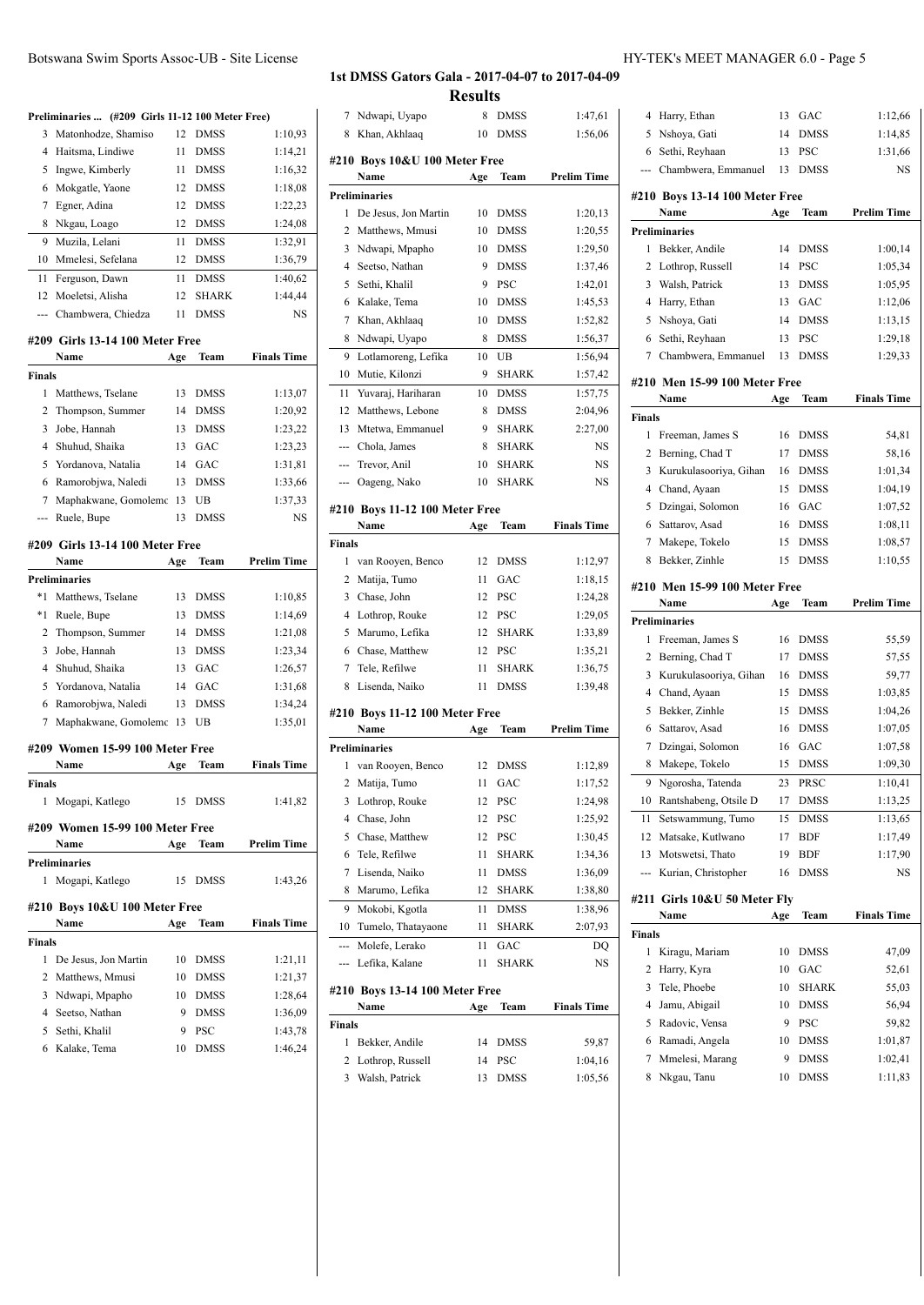**Name Age Team Prelim Time**

1 Matthews, Tselane 13 DMSS 37,86 Jobe, Hannah 13 DMSS 47,23 3 Thompson, Summer 14 DMSS 48,80

**#211 Girls 13-14 50 Meter Fly**

**Preliminaries**

| HY-TEK's MEET MANAGER 6.0 - Page 6 |  |
|------------------------------------|--|
|------------------------------------|--|

|               | #211 Girls 10&U 50 Meter Fly          |     |              |                    |
|---------------|---------------------------------------|-----|--------------|--------------------|
|               | Name                                  | Age | Team         | Prelim Time        |
|               | <b>Preliminaries</b>                  |     |              |                    |
| 1             | Kiragu, Mariam                        | 10  | <b>DMSS</b>  | 50,27              |
| 2             | Harry, Kyra                           | 10  | GAC          | 53,84              |
| 3             | Tele, Phoebe                          | 10  | <b>SHARK</b> | 55,22              |
| 4             | Jamu, Abigail                         | 10  | <b>DMSS</b>  | 57,09              |
| 5             | Mmelesi, Marang                       | 9   | <b>DMSS</b>  | 59,53              |
| 6             | Radovic, Vensa                        | 9   | <b>PSC</b>   | 1:00,12            |
| 7             | Ramadi, Angela                        | 10  | <b>DMSS</b>  | 1:01,23            |
| 8             | Nkgau, Tanu                           | 10  | <b>DMSS</b>  | 1:13,30            |
| 9             | Ingwe, Sally                          | 9   | <b>DMSS</b>  | 1:18,86            |
| 10            | Mokobi, Raha                          | 9   | DMSS         | 1:19,71            |
| ---           | Hatzipetros, Carlotta                 | 10  | <b>DMSS</b>  | NS                 |
|               | #211 Girls 11-12 50 Meter Fly         |     |              |                    |
|               | Name                                  | Age | Team         | <b>Finals Time</b> |
| <b>Finals</b> |                                       |     |              |                    |
| 1             | Egner, Maxine                         | 12  | <b>DMSS</b>  | 34,44              |
| 2             | Matonhodze, Shamiso                   | 12  | DMSS         | 35,69              |
| $*3$          | Jack, Michelle                        | 11  | <b>DMSS</b>  | 38,52              |
| $*3$          | Mokgatle, Yaone                       | 12  | <b>DMSS</b>  | 38,52              |
| 5             | Haitsma, Lindiwe                      | 11  | <b>DMSS</b>  | 39,25              |
| 6             | Skiles, Lucy                          | 12  | PSC          | 40,31              |
| 7             | Ingwe, Kimberly                       | 11  | <b>DMSS</b>  | 40,68              |
| 8             | Egner, Adina                          | 12  | <b>DMSS</b>  | 45,92              |
|               |                                       |     |              |                    |
|               | #211 Girls 11-12 50 Meter Fly<br>Name | Age | Team         | <b>Prelim Time</b> |
|               | <b>Preliminaries</b>                  |     |              |                    |
| 1             | Egner, Maxine                         | 12  | <b>DMSS</b>  | 34,87              |
| 2             | Matonhodze, Shamiso                   | 12  | <b>DMSS</b>  | 36,59              |
| 3             | Jack, Michelle                        | 11  | <b>DMSS</b>  | 37,59              |
| 4             | Mokgatle, Yaone                       | 12  | <b>DMSS</b>  | 40,18              |
| 5             | Ingwe, Kimberly                       | 11  | <b>DMSS</b>  | 40,35              |
| 6             | Skiles, Lucy                          | 12  | <b>PSC</b>   | 40,69              |
| 7             | Haitsma, Lindiwe                      | 11  | <b>DMSS</b>  | 40,97              |
| 8             | Egner, Adina                          | 12  | <b>DMSS</b>  | 46,83              |
| 9             | Mutie, Mutinda                        | 11  | <b>SHARK</b> | 47,13              |
|               | 10 Nkgau, Loago                       | 12  | <b>DMSS</b>  | 50,02              |
| 11            | Muzila, Lelani                        | 11  | <b>DMSS</b>  | 52,52              |
| 12            | Ferguson, Dawn                        | 11  | DMSS         | 54,33              |
| 13            | Mmelesi, Sefelana                     | 12  | DMSS         | 1:04,74            |
| ---           | Chambwera, Chiedza                    | 11  | DMSS         | NS                 |
|               | #211 Girls 13-14 50 Meter Fly         |     |              |                    |
|               |                                       | Age | Team         | <b>Finals Time</b> |
|               | Name                                  |     |              |                    |
| Finals        |                                       |     |              |                    |
| 1             | Matthews, Tselane                     | 13  | DMSS         | 37,20              |
| 2             | Thompson, Summer                      | 14  | DMSS         | 47,24              |
| 3             | Jobe, Hannah                          | 13  | DMSS         | 47,51              |

| 4              | Shuhud, Shaika                | 13  | GAC          | 54,84              |
|----------------|-------------------------------|-----|--------------|--------------------|
|                |                               |     |              |                    |
|                | #211 Women 15-99 50 Meter Fly |     |              | <b>Finals Time</b> |
|                | Name                          | Age | Team         |                    |
| Finals         |                               |     |              |                    |
| 1              | Solomon, Katlego              | 18  | UB           | 55,04              |
| $\overline{c}$ | Mutambo, Tozia                | 20  | UB           | 56,12              |
|                | #211 Women 15-99 50 Meter Fly |     |              |                    |
|                | Name                          | Age | Team         | <b>Prelim Time</b> |
|                | Preliminaries                 |     |              |                    |
| 1              | Mutambo, Tozia                | 20  | UB           | 56,60              |
| 2              | Solomon, Katlego              | 18  | UB           | 57,12              |
|                |                               |     |              |                    |
|                | #212 Boys 10&U 50 Meter Fly   |     |              |                    |
|                | Name                          | Age | Team         | <b>Finals Time</b> |
| Finals         |                               |     |              |                    |
| 1              | De Jesus, Jon Martin          | 10  | DMSS         | 37,91              |
| $\overline{2}$ | Seetso, Nathan                | 9   | <b>DMSS</b>  | 47,53              |
| 3              | Matthews, Mmusi               | 10  | <b>DMSS</b>  | 49,37              |
| 4              | Kalake, Tema                  | 10  | <b>DMSS</b>  | 49,38              |
| 5              | Ndwapi, Mpapho                | 10  | <b>DMSS</b>  | 49,45              |
| 6              | Keitsile, Junior              | 9   | PRSC         | 50,00              |
| 7              | Mutie, Kilonzi                | 9   | <b>SHARK</b> | 52,07              |
| 8              | Setlhare, Mthokozisi          | 9   | <b>DMSS</b>  | 55,18              |
|                |                               |     |              |                    |
|                | #212 Boys 10&U 50 Meter Fly   |     |              |                    |
|                | Name                          | Age | Team         | <b>Prelim Time</b> |
|                |                               |     |              |                    |
|                | Preliminaries                 |     |              |                    |
| 1              | De Jesus, Jon Martin          | 10  | <b>DMSS</b>  | 37,77              |
| 2              | Keitsile, Junior              | 9   | PRSC         | 47,88              |
| 3              | Matthews, Mmusi               | 10  | <b>DMSS</b>  | 48,46              |
| 4              | Seetso, Nathan                | 9   | <b>DMSS</b>  | 49,61              |
| 5              | Setlhare, Mthokozisi          | 9   | <b>DMSS</b>  | 51,75              |
| 6              | Ndwapi, Mpapho                | 10  | <b>DMSS</b>  | 53,66              |
| 7              | Mutie, Kilonzi                | 9   | <b>SHARK</b> | 55,19              |
| 8              | Kalake, Tema                  | 10  | <b>DMSS</b>  | 56,20              |
| 9              | Sethi, Khalil                 | 9   | <b>PSC</b>   | 57,26              |
| 10             | Ndwapi, Uyapo                 | 8   | <b>DMSS</b>  | 1:01,42            |
| 11             | Brunel, Arthur                | 9   | <b>PSC</b>   | 1:02,85            |
| 12             | Khan, Akhlaaq                 | 10  | <b>DMSS</b>  |                    |
| 13             | Matthews, Lebone              | 8   | <b>DMSS</b>  | 1:05,56<br>1:07,89 |
| ---            | Trevor, Anil                  | 10  | SHARK        | NS                 |
|                |                               |     |              |                    |
|                | #212 Boys 11-12 50 Meter Fly  |     |              |                    |
|                | Name                          | Age | Team         | <b>Finals Time</b> |
| Finals         |                               |     |              |                    |
| 1              | van Rooyen, Benco             | 12  | DMSS         | 37,31              |
| 2              | Lothrop, Rouke                | 12  | PSC          | 37,32              |
| 3              | Matija, Tumo                  | 11  | GAC          | 41,78              |
|                |                               |     |              |                    |

| 5<br>11<br><b>DMSS</b><br>Mokobi, Kgotla<br>6<br>Chase, John<br><b>PSC</b><br>12<br>7<br>Setlhare, Mzwandile<br>11<br><b>DMSS</b> | 45,81              |
|-----------------------------------------------------------------------------------------------------------------------------------|--------------------|
|                                                                                                                                   | 46,51              |
|                                                                                                                                   | 49,22              |
|                                                                                                                                   | 50,90              |
| 8<br>Lisenda, Naiko<br><b>DMSS</b><br>11                                                                                          | 53,30              |
|                                                                                                                                   |                    |
| #212 Boys 11-12 50 Meter Fly                                                                                                      |                    |
| Team<br>Name<br>Age                                                                                                               | <b>Prelim Time</b> |
| <b>Preliminaries</b><br>1<br>van Rooyen, Benco<br>12                                                                              | 38,65              |
| <b>DMSS</b><br>12                                                                                                                 |                    |
| 2<br>Lothrop, Rouke<br>PSC<br>3                                                                                                   | 38,74              |
| Matija, Tumo<br>11<br>GAC                                                                                                         | 42,00              |
| 4<br>Mokobi, Kgotla<br><b>DMSS</b><br>11                                                                                          | 46,98              |
| 5<br>Tele, Refilwe<br>11<br>SHARK                                                                                                 | 47,08              |
| 6<br>Setlhare, Mzwandile<br><b>DMSS</b><br>11                                                                                     | 50,24              |
| Chase, John<br>12<br><b>PSC</b><br>7                                                                                              | 50,72              |
| 8<br>Lisenda, Naiko<br>11<br><b>DMSS</b>                                                                                          | 53,14              |
| 9<br>Marumo, Lefika<br><b>SHARK</b><br>12                                                                                         | 57,39              |
| Molefe, Lerako<br>GAC<br>10<br>11                                                                                                 | 1:01,68            |
| #212 Boys 13-14 50 Meter Fly                                                                                                      |                    |
| Name<br>Age<br>Team                                                                                                               | <b>Finals Time</b> |
| Finals                                                                                                                            |                    |
| 1<br>Bekker, Andile<br>14<br><b>DMSS</b>                                                                                          | 30,38              |
| 2<br>14<br><b>PSC</b><br>Lothrop, Russell                                                                                         | 31,29              |
| 3<br>Walsh, Patrick<br><b>DMSS</b><br>13                                                                                          | 32,00              |
| 4<br>Harry, Ethan<br>13<br>GAC                                                                                                    | 34,20              |
| 5<br>Nshoya, Gati<br><b>DMSS</b><br>14                                                                                            | 39,40              |
| 6<br>Sethi, Reyhaan<br>PSC<br>13                                                                                                  | 45,54              |
| Chambwera, Emmanuel<br>DMSS<br>13<br>---                                                                                          | NS                 |
|                                                                                                                                   |                    |
| #212 Boys 13-14 50 Meter Fly                                                                                                      |                    |
| Name<br>Age<br>Team                                                                                                               | <b>Prelim Time</b> |
| Preliminaries<br>1<br>Bekker, Andile<br>14<br><b>DMSS</b>                                                                         |                    |
| 2<br>PSC                                                                                                                          | 31,62              |
| Lothrop, Russell<br>14                                                                                                            | 32,09              |
|                                                                                                                                   |                    |
| 3<br>Walsh, Patrick<br><b>DMSS</b><br>13                                                                                          | 32,19              |
| 4<br>Harry, Ethan<br>13<br>GAC                                                                                                    | 34,32              |
| 5<br>Nshoya, Gati<br><b>DMSS</b><br>14                                                                                            | 37,74              |
| 6<br>Sethi, Reyhaan<br>13<br><b>PSC</b>                                                                                           | 43,62              |
| 7 Chambwera, Emmanuel<br>13<br>DMSS                                                                                               | 49,18              |
| #212 Men 15-99 50 Meter Fly                                                                                                       |                    |
| Name<br>Team<br>Age                                                                                                               | <b>Finals Time</b> |
| <b>Finals</b>                                                                                                                     |                    |
| 1<br>Freeman, James S<br>16<br><b>DMSS</b>                                                                                        | 27,26              |
| 2<br>Berning, Chad T<br>17<br><b>DMSS</b>                                                                                         | 27,76              |
| 3<br>Matija, Kitso<br>18<br><b>DMSS</b>                                                                                           | 28,54              |
| 4<br>Kurukulasooriya, Gihan<br><b>DMSS</b><br>16                                                                                  | 29,66              |
| 5<br>Chand, Ayaan<br>15<br><b>DMSS</b>                                                                                            | 30,80              |
| 6<br>Setswammung, Tumo<br>15 DMSS                                                                                                 | 33,70              |
| Rantshabeng, Otsile D<br>7<br>17<br><b>DMSS</b>                                                                                   | 34,50              |
| 8<br>Ngorosha, Tatenda<br>PRSC<br>23                                                                                              | 34,82              |
|                                                                                                                                   |                    |
| #212 Men 15-99 50 Meter Fly                                                                                                       |                    |
| Name<br>Age<br>Team                                                                                                               | <b>Prelim Time</b> |
| <b>Preliminaries</b><br>Freeman, James S<br>DMSS<br>1<br>16                                                                       | 27,29              |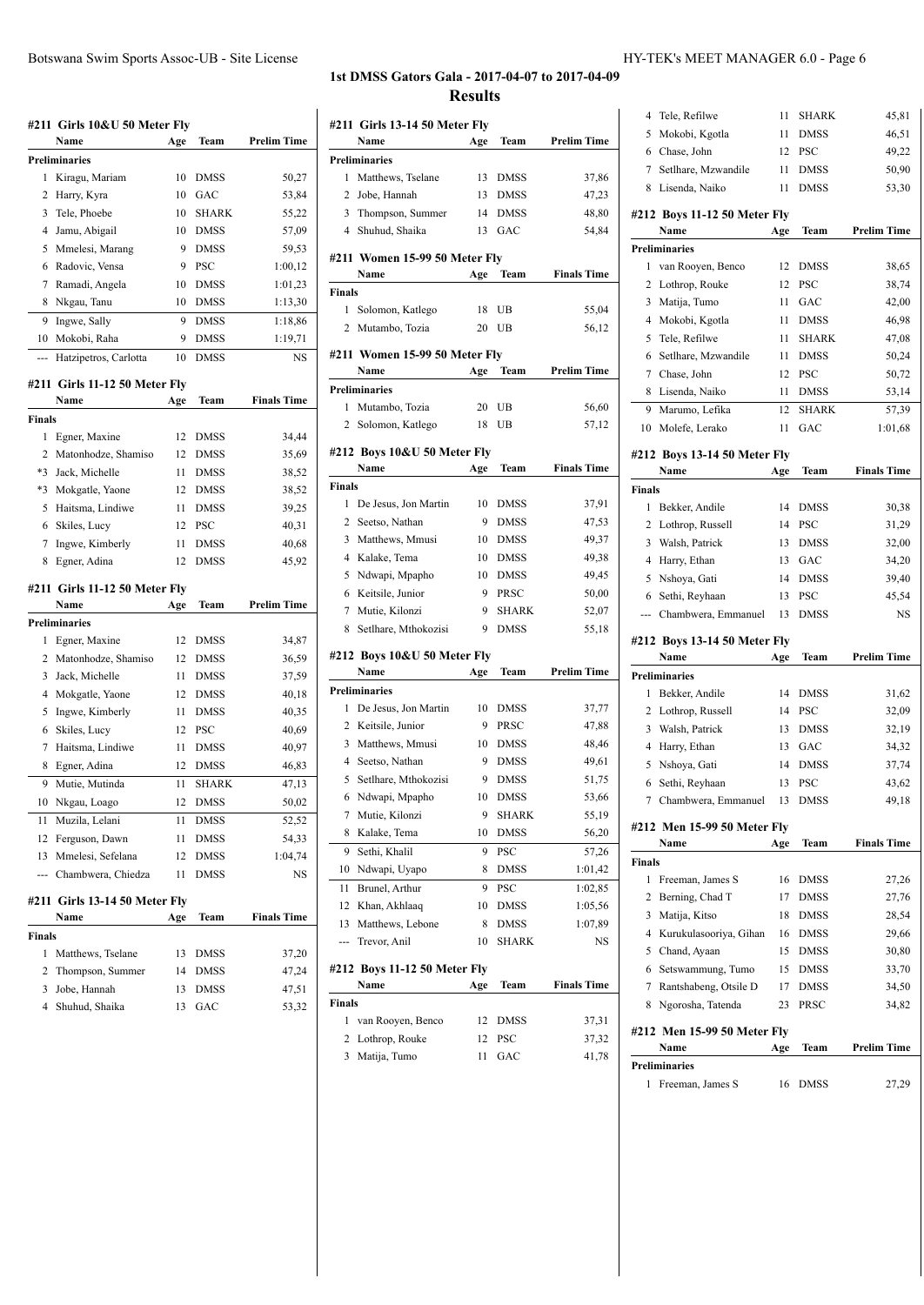|  | Botswana Swim Sports Assoc-UB - Site License |  |
|--|----------------------------------------------|--|
|--|----------------------------------------------|--|

#### **Preliminaries ... (#212 Men 15-99 50 Meter Fly)**

|    | 2 Berning, Chad T        | 17 | <b>DMSS</b> | 27,58 |
|----|--------------------------|----|-------------|-------|
|    | 3 Matija, Kitso          | 18 | <b>DMSS</b> | 28,57 |
|    | 4 Kurukulasooriya, Gihan | 16 | <b>DMSS</b> | 30,34 |
|    | 5 Chand, Ayaan           | 15 | <b>DMSS</b> | 31,31 |
|    | 6 Setswammung, Tumo      | 15 | <b>DMSS</b> | 34,36 |
|    | 7 Rantshabeng, Otsile D  | 17 | <b>DMSS</b> | 35,40 |
|    | 8 Ngorosha, Tatenda      | 23 | <b>PRSC</b> | 36,90 |
| 9  | Makepe, Tokelo           | 15 | <b>DMSS</b> | 38,26 |
|    | 10 Dzingai, Solomon      | 16 | GAC         | 41,61 |
| 11 | Mpho, Moffat             | 30 | <b>BDF</b>  | 42,23 |
|    |                          |    |             |       |

#### **#301 Boys 14&U 200 Meter Free Relay**

|   | Team                    | Relay | <b>Finals Time</b>    |
|---|-------------------------|-------|-----------------------|
| 1 | <b>DMSS</b>             | A     | 2:05,36               |
|   | Walsh, Patrick 13       |       | Nshova, Gati 14       |
|   | van Rooyen, Benco 12    |       | Bekker, Andile 14     |
|   | 2 PRSC                  | A     | 2:55,94               |
|   | Sithole, Dean 9         |       | Kebonang, Jason 8     |
|   | Keitsile, Junior 9      |       | Bakwena, Leatile 10   |
|   | --- DMSS                | B     | X2:43.31              |
|   | De Jesus, Jon Martin 10 |       | Kalake, Tema 10       |
|   | Ndwapi, Mpapho 10       |       | Matthews, Mmusi 10    |
|   | --- DMSS                | C     | X2:55,80              |
|   | Mokobi, Kgotla 11       |       | Ramorobjwa, Lengwe 10 |
|   | Ndwapi, Uyapo 8         |       | Seetso, Nathan 9      |
|   |                         |       |                       |

#### **#301 Men 15-99 200 Meter Free Relay**

|               | <b>Team</b>               | Relay             | <b>Finals Time</b>     |
|---------------|---------------------------|-------------------|------------------------|
| 1             | <b>DMSS</b>               | A                 | 1:47,91                |
|               | Berning, Chad T 17        | Chand, Ayaan 15   |                        |
|               | Kurukulasooriya, Gihan 16 |                   | Freeman, James S 16    |
| $\mathcal{D}$ | <b>BDF</b>                | A                 | 2:12,83                |
|               | Mpho, Moffat 30           |                   | Mokobi, Bokang 26      |
|               | Moswetsi, Thato 19        |                   | Motshwari, Karabo 16   |
|               | --- DMSS                  | B                 | X2:02,48               |
|               | Muinudeen, Abdul 15       |                   | Kurian, Christopher 16 |
|               | Sattarov, Asad 16         | Bekker, Zinhle 15 |                        |

#### **#302 Girls 14&U 200 Meter Free Relay**

|              | Team                            | Relay           | <b>Finals Time</b>  |
|--------------|---------------------------------|-----------------|---------------------|
| $\mathbf{1}$ | <b>DMSS</b>                     | A               | 2:07,28             |
|              | Matonhodze, Shamiso 12          |                 | Jack, Michelle 11   |
|              | Matthews, Tselane 13            |                 | Egner, Maxine 12    |
|              | 2 PRSC                          | A               | 2:56,73             |
|              | Oflaherty, Bridget 11           |                 | Thebe, Basetsana 10 |
|              | Chokwe, Loapi 10                | Turp, Megan 10  |                     |
|              | --- DMSS                        | B               | X2:19.73            |
|              | Haitsma, Lindiwe 11             |                 | Thompson, Summer 14 |
|              | Ingwe, Kimberly 11              |                 |                     |
|              | --- DMSS                        | C               | X2:34,21            |
|              | Jobe, Hannah 13                 |                 | Kiragu, Mariam 10   |
|              |                                 | Egner, Adina 12 |                     |
|              | #401  Girls 10&U 200 Meter Free |                 |                     |

# **Name Age Team Finals Time**

| 1 Kiragu, Mariam | 10 DMSS | 3:17,01 |
|------------------|---------|---------|
| 2 Harry, Kyra    | 10 GAC  | 3:27,78 |

#### **1st DMSS Gators Gala - 2017-04-07 to 2017-04-09 Results**

|          |                                         | Results  |                      |                    |
|----------|-----------------------------------------|----------|----------------------|--------------------|
| 3        | Whitson, Chanika                        | 10       | DMSS                 | 3:30,74            |
| 4        | Jamu, Abigail                           | 10       | DMSS                 | 3:40,70            |
| 5        | Nkgau, Tanu                             | 10       | <b>DMSS</b>          | 4:40,73            |
| ---      | Hatzipetros, Carlotta                   | 10       | <b>DMSS</b>          | NS                 |
|          |                                         |          |                      |                    |
|          | #401 Girls 11-12 200 Meter Free<br>Name | Age      | Team                 | <b>Finals Time</b> |
| 1        | Egner, Maxine                           | 12       | <b>DMSS</b>          | 2:33,80            |
| 2        | Jack, Michelle                          | 11       | DMSS                 | 2:34,52            |
| 3        | Matonhodze, Shamiso                     | 12       | DMSS                 | 2:35,70            |
| 4        | Haitsma, Lindiwe                        | 11       | DMSS                 | 2:41,76            |
| 5        | Ingwe, Kimberly                         | 11       | DMSS                 | 2:42,49            |
| 6        | Skiles, Lucy                            | 12       | <b>PSC</b>           | 2:51,98            |
| 7        | Mokgatle, Yaone                         | 12       | DMSS                 | 2:54,18            |
| 8        | Egner, Adina                            | 12       | <b>DMSS</b>          | 3:02,04            |
| 9        | Nkgau, Loago                            | 12       | <b>DMSS</b>          | 3:08,91            |
| 10       | Mmelesi, Sefelana                       |          |                      |                    |
| 11       | Moeletsi, Alisha                        | 12<br>12 | DMSS<br><b>SHARK</b> | 3:54,92<br>4:00,10 |
|          |                                         |          | <b>DMSS</b>          |                    |
| ---      | Chambwera, Chiedza                      | 11       |                      | NS                 |
|          | #401 Girls 13-14 200 Meter Free         |          |                      |                    |
|          | Name                                    | Age      | Team                 | <b>Finals Time</b> |
| 1        | Matthews, Tselane                       | 13       | DMSS                 | 2:35,16            |
| 2        | Thompson, Summer                        | 14       | DMSS                 | 2:58,68            |
| 3        | Shuhud, Shaika                          | 13       | GAC                  | 3:13,01            |
| 4        | Jobe, Hannah                            | 13       | <b>DMSS</b>          | 3:14,55            |
| 5        | Yordanova, Natalia                      | 14       | GAC                  | 3:22,74            |
| 6        | Ramorobjwa, Naledi                      | 13       | <b>DMSS</b>          | 3:33,05            |
|          | #402 Boys 10&U 200 Meter Free           |          |                      |                    |
|          |                                         |          |                      |                    |
|          |                                         |          |                      |                    |
|          | Name                                    | Age      | Team                 | <b>Finals Time</b> |
| 1        | De Jesus, Jon Martin                    | 10       | DMSS                 | 3:07,14            |
| 2        | Matthews, Mmusi                         | 10       | DMSS                 | 3:11,42            |
| 3        | Ndwapi, Mpapho                          | 10       | DMSS                 | 3:17,86            |
| 4        | Seetso, Nathan                          | 9        | DMSS                 | 3:34,37            |
| 5        | Khan, Akhlaaq                           | 10       | DMSS                 | 4:15.89            |
| 6<br>--- | Yuvaraj, Hariharan                      | 10       | DMSS                 | 4:18,55            |
|          | Ramorobjwa, Lengwe                      | 10       | <b>DMSS</b>          | NS                 |
|          | #402 Boys 11-12 200 Meter Free          |          |                      |                    |
|          | Name                                    | Age      | Team                 | <b>Finals Time</b> |
| 1        | van Rooyen, Benco                       | 12       | <b>DMSS</b>          | 2:45,44            |
| 2        | Matija, Tumo                            | 11       | GAC                  | 3:04,46            |
| 3        | Chase, John                             | 12       | PSC                  | 3:09,36            |
| 4        | Chase, Matthew                          | 12       | PSC                  | 3:34,17            |
| 5        | Lisenda, Naiko                          | 11       | DMSS                 | 3:36,84            |
| 6        | Marumo, Lefika                          | 12       | SHARK                | 3:39.32            |
|          | #402 Boys 13-14 200 Meter Free          |          |                      |                    |
|          | Name                                    | Age      | Team                 | <b>Finals Time</b> |
| 1        | Bekker, Andile                          | 14       | DMSS                 | 2:15,25            |
| 2        | Walsh, Patrick                          | 13       | DMSS                 | 2:23,76            |
| 3        | Lothrop, Russell                        | 14       | PSC                  | 2:29,54            |
| 4        | Nshoya, Gati                            | 14       | DMSS                 | 2:50,44            |
| 5        | Harry, Ethan                            | 13       | GAC                  | 2:50,84            |
| 6        | Sethi, Reyhaan                          | 13       | PSC                  | 3:26,29            |
|          |                                         |          |                      |                    |
|          |                                         |          |                      |                    |

|               | Name                                      | Age      | Team                       | <b>Finals Time</b>                       |
|---------------|-------------------------------------------|----------|----------------------------|------------------------------------------|
| 1             | Freeman, James S                          | 16       | <b>DMSS</b>                | 1:59,31                                  |
| 2             | Berning, Chad T                           | 17       | <b>DMSS</b>                | 2:11,42                                  |
| 3             | Chand, Ayaan                              | 15       | <b>DMSS</b>                | 2:27,82                                  |
| 4             | Sattarov, Asad                            | 16       | <b>DMSS</b>                | 2:35,03                                  |
| 5             | Makepe, Tokelo                            | 15       | <b>DMSS</b>                | 2:35,36                                  |
| 6             | Dzingai, Solomon                          | 16       | GAC                        | 2:41,66                                  |
| 7             | Setswammung, Tumo                         | 15       | <b>DMSS</b>                | 2:45,51                                  |
| 8             | Ngorosha, Tatenda                         | 23       | PRSC                       | 3:01,44                                  |
|               | --- Van der Merwe, Andre                  | 18       | <b>DMSS</b>                | X2:27,15                                 |
|               | --- Kurian, Christopher                   | 16       | <b>DMSS</b>                | NS                                       |
| ---           | Bekker, Zinhle                            | 15       | <b>DMSS</b>                | NS                                       |
|               | #403 Girls 10&U 100 Meter Breast          |          |                            |                                          |
|               | Name                                      | Age      | Team                       | <b>Finals Time</b>                       |
| <b>Finals</b> |                                           |          |                            |                                          |
| 1             | Harry, Kyra                               | 10       | GAC                        | 1:44,32                                  |
| 2             | Kiragu, Mariam                            | 10       | <b>DMSS</b>                | 1:56,08                                  |
|               | 3 Whitson, Chanika                        | 10       | <b>DMSS</b>                | 1:57,61                                  |
|               | 4 Radovic, Vensa                          | 9        | <b>PSC</b>                 | 2:03.18                                  |
| 5             | Mokobi, Raha                              | 9        | <b>DMSS</b>                | 2:16,81                                  |
| 6             | Nkgau, Tanu                               | 10       | <b>DMSS</b>                | 2:22,23                                  |
|               | #403 Girls 10&U 100 Meter Breast          |          |                            |                                          |
|               | Name                                      | Age      | Team                       | <b>Prelim Time</b>                       |
|               | <b>Preliminaries</b>                      |          |                            |                                          |
| 1             | Harry, Kyra                               | 10       | GAC                        | 1:47,97                                  |
| 2             | Whitson, Chanika                          | 10       | <b>DMSS</b>                | 1:58,05                                  |
| 3             | Kiragu, Mariam                            | 10       | <b>DMSS</b>                | 2:00,41                                  |
|               | 4 Radovic, Vensa                          | 9        | <b>PSC</b>                 | 2:04,79                                  |
| 5<br>6        | Mokobi, Raha                              | 9<br>10  | <b>DMSS</b><br><b>DMSS</b> | 2:19,66<br>2:21,82                       |
|               | Nkgau, Tanu                               |          |                            |                                          |
|               | #403 Girls 11-12 100 Meter Breast<br>Name | Age      | Team                       | <b>Finals Time</b>                       |
| <b>Finals</b> |                                           |          |                            |                                          |
| 1             | Matonhodze, Shamiso                       | 12       | <b>DMSS</b>                | 1:27,18                                  |
| 2             | Haitsma, Lindiwe                          | 11       | <b>DMSS</b>                | 1:29,01                                  |
|               | 3 Egner, Maxine                           | 12       | <b>DMSS</b>                | 1:36,53                                  |
| 4             | Mokgatle, Yaone                           | 12       | DMSS                       | 1:39,14                                  |
| 5             | Jack, Michelle                            | 11       | DMSS                       | 1:39,83                                  |
| 6             | Ingwe, Kimberly                           | 11       | DMSS                       | 1:40,78                                  |
|               |                                           | 12       | DMSS                       | 1:46,44                                  |
|               |                                           |          |                            |                                          |
| 7             | Egner, Adina                              |          |                            |                                          |
| 8             | Nkgau, Loago                              | 12       | <b>DMSS</b>                | 1:51,07                                  |
|               | #403 Girls 11-12 100 Meter Breast<br>Name |          | Team                       | Prelim Time                              |
|               | <b>Preliminaries</b>                      | Age      |                            |                                          |
| 1             |                                           |          |                            |                                          |
| 2             | Matonhodze, Shamiso                       | 12       | DMSS                       |                                          |
|               | Haitsma, Lindiwe                          | 11       | DMSS                       |                                          |
| 3             | Egner, Maxine                             | 12       | DMSS                       |                                          |
| 4             | Jack, Michelle                            | 11       | DMSS                       | 1:27,59<br>1:33,18<br>1:38,17<br>1:39,59 |
| 5<br>6        | Mokgatle, Yaone<br>Ingwe, Kimberly        | 12<br>11 | DMSS<br><b>DMSS</b>        | 1:41,28<br>1:41,91                       |

8 Nkgau, Loago 12 DMSS 1:49,69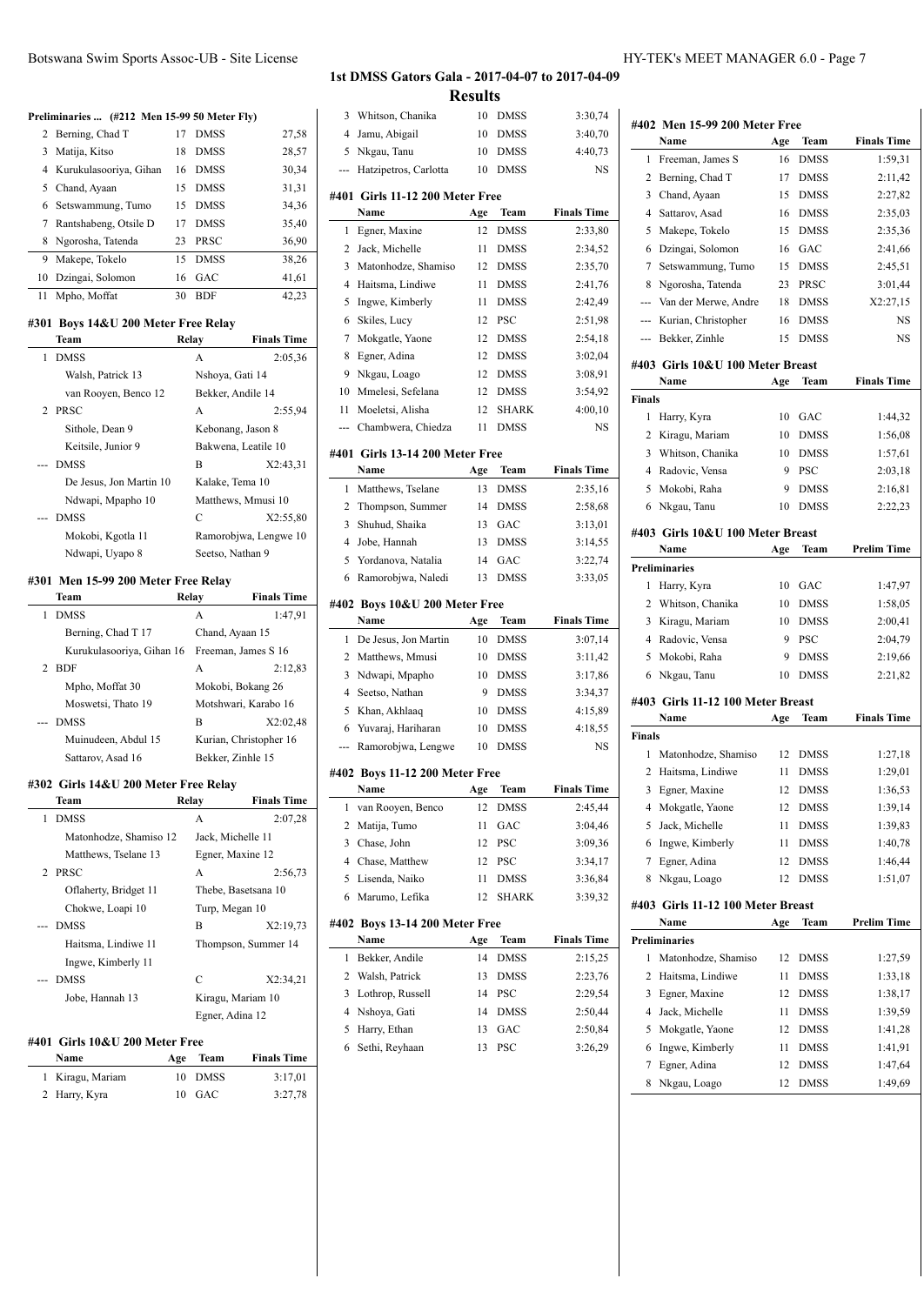|               | Preliminaries  (#403 Girls 11-12 100 Meter Breast) |     |              |                    |
|---------------|----------------------------------------------------|-----|--------------|--------------------|
| 9             | Mutie, Mutinda                                     | 11  | <b>SHARK</b> | 2:01,46            |
|               | 10 Moeletsi, Alisha                                | 12  | <b>SHARK</b> | 2:12,80            |
|               | #403 Girls 13-14 100 Meter Breast                  |     |              |                    |
|               | Name                                               | Age | Team         | <b>Finals Time</b> |
| <b>Finals</b> |                                                    |     |              |                    |
| 1             | Matthews, Tselane                                  | 13  | <b>DMSS</b>  | 1:35,55            |
| 2             | Shuhud, Shaika                                     | 13  | GAC          | 1:42,37            |
| 3             | Thompson, Summer                                   | 14  | <b>DMSS</b>  | 1:53,60            |
| 4             | Yordanova, Natalia                                 | 14  | GAC          | 1:57,27            |
| 5             | Ramorobjwa, Naledi                                 | 13  | <b>DMSS</b>  | 2:04,79            |
| 6             | Motlhagodi, Entie                                  | 14  | <b>SHARK</b> | 2:14,68            |
|               | #403 Girls 13-14 100 Meter Breast                  |     |              |                    |
|               | Name                                               | Age | Team         | <b>Prelim Time</b> |
|               | <b>Preliminaries</b>                               |     |              |                    |
| 1             | Matthews, Tselane                                  | 13  | <b>DMSS</b>  | 1:37,04            |
| 2             | Shuhud, Shaika                                     | 13  | GAC          | 1:45,06            |
| 3             | Thompson, Summer                                   | 14  | <b>DMSS</b>  | 1:53,06            |
| 4             | Yordanova, Natalia                                 | 14  | GAC          | 1:58,45            |
| 5             | Ramorobjwa, Naledi                                 | 13  | <b>DMSS</b>  | 2:03,58            |
| 6             | Motlhagodi, Entie                                  | 14  | <b>SHARK</b> | 2:15,70            |
|               | #403 Women 15-99 100 Meter Breast                  |     |              |                    |
|               | Name                                               | Age | Team         | <b>Finals Time</b> |
| Finals        |                                                    |     |              |                    |
| 1             | Imsirovic, Bonita                                  | 22  | <b>DMSS</b>  | 1:20,57            |
| 2             | Solomon, Katlego                                   | 18  | UB           | 1:56,85            |
| 3             | Seselamarumo, Sekgabo                              | 21  | UB           | 2:14,27            |
|               | #403 Women 15-99 100 Meter Breast                  |     |              |                    |
|               | Name                                               | Age | Team         | Prelim Time        |
|               | <b>Preliminaries</b>                               |     |              |                    |
| 1             | Imsirovic, Bonita                                  | 22  | <b>DMSS</b>  | 1:20,80            |
| 2             | Solomon, Katlego                                   | 18  | UB           | 1:55,87            |
| 3             | Seselamarumo, Sekgabo                              | 21  | UB           | 2:14.83            |
|               | #404 Boys 10&U 100 Meter Breast                    |     |              |                    |
|               | Name                                               | Age | Team         | <b>Finals Time</b> |
| Finals        |                                                    |     |              |                    |
| 1             | Matthews, Mmusi                                    | 10  | DMSS         | 1:45,26            |
| 2             | De Jesus, Jon Martin                               | 10  | <b>DMSS</b>  | 1:48,91            |
| 3             | Sethi, Khalil                                      | 9   | PSC          | 1:49,59            |
| 4             | Kalake, Tema                                       | 10  | <b>DMSS</b>  | 1:56,20            |
| 5             | <b>Brunel</b> , Arthur                             | 9   | <b>PSC</b>   | 1:57,53            |
| 6             | Setlhare, Mthokozisi                               | 9   | <b>DMSS</b>  | 2:05,10            |
| 7             | Seetso, Nathan                                     | 9   | <b>DMSS</b>  | 2:12,30            |
| 8             | Mutie, Kilonzi                                     | 9   | <b>SHARK</b> | 2:21,19            |
|               | #404 Boys 10&U 100 Meter Breast                    |     |              |                    |
|               | Name                                               | Age | Team         | <b>Prelim Time</b> |
|               | <b>Preliminaries</b>                               |     |              |                    |
| 1             | Matthews, Mmusi                                    | 10  | <b>DMSS</b>  | 1:44,66            |
| 2             | Sethi, Khalil                                      | 9   | PSC          | 1:53,72            |
| 3             | De Jesus, Jon Martin                               | 10  | DMSS         | 1:54,82            |
| 4             | Kalake, Tema                                       | 10  | <b>DMSS</b>  | 1:55,26            |

| 5              | Brunel, Arthur                             | 9        | PSC                        | 1:58.65            |
|----------------|--------------------------------------------|----------|----------------------------|--------------------|
| 6              | Setlhare, Mthokozisi                       | 9        | DMSS                       | 2:02,22            |
| 7              | Seetso, Nathan                             | 9        | <b>DMSS</b>                | 2:02,92            |
| 8              | Mutie, Kilonzi                             | 9        | <b>SHARK</b>               | 2:18,59            |
| 9              | Yuvaraj, Hariharan                         | 10       | <b>DMSS</b>                | 2:45,67            |
|                | Trevor, Anil                               | 10       | <b>SHARK</b>               | NS                 |
|                |                                            |          |                            |                    |
|                | #404 Boys 11-12 100 Meter Breast           |          |                            |                    |
|                | Name                                       | Age      | Team                       | <b>Finals Time</b> |
| Finals         |                                            |          |                            |                    |
| 1              | Mokobi, Kgotla                             | 11       | DMSS                       | 1:39,03            |
| 2              | van Rooyen, Benco                          | 12       | <b>DMSS</b>                | 1:41,45            |
| 3              | Matija, Tumo                               | 11       | GAC                        | 1:41,75            |
| $\overline{4}$ | Chase, Matthew                             | 12       | <b>PSC</b>                 | 1:46,57            |
| 5              | Molefe, Lerako                             | 11       | GAC                        | 1:56,67            |
| 6              | Chase, John                                | 12       | PSC                        | 1:57,84            |
| 7              | Setlhare, Mzwandile                        | 11       | <b>DMSS</b>                | 2:00,80            |
| 8              | Lisenda, Naiko                             | 11       | <b>DMSS</b>                | 2:07,77            |
|                | #404 Boys 11-12 100 Meter Breast           |          |                            |                    |
|                | Name                                       | Age      | Team                       | <b>Prelim Time</b> |
|                | Preliminaries                              |          |                            |                    |
| 1              | Mokobi, Kgotla                             | 11       | <b>DMSS</b>                | 1:43,46            |
| 2              | Matija, Tumo                               | 11       | GAC                        | 1:46,28            |
| 3              | Chase, Matthew                             | 12       | <b>PSC</b>                 | 1:48,90            |
| $\overline{4}$ | van Rooyen, Benco                          | 12       | <b>DMSS</b>                | 1:49,83            |
| 5              | Molefe, Lerako                             | 11       | GAC                        | 1:56,16            |
| 6              | Setlhare, Mzwandile                        | 11       | <b>DMSS</b>                | 1:56,57            |
| 7              | Chase, John                                | 12       | <b>PSC</b>                 | 2:03,58            |
| 8              | Lisenda, Naiko                             | 11       | <b>DMSS</b>                | 2:09,39            |
| 9              | Tumelo, Thatayaone                         | 11       | <b>SHARK</b>               | 2:24,91            |
| 10             | Liu, Kang Ping                             | 12       | <b>SHARK</b>               | 2:25,42            |
|                | Lefika, Kalane                             | 11       | <b>SHARK</b>               | NS.                |
|                |                                            |          |                            |                    |
|                | #404 Boys 13-14 100 Meter Breast           |          |                            |                    |
|                | Name                                       | Age      | Team                       | <b>Finals Time</b> |
| Finals         |                                            |          |                            |                    |
| 1              | Bekker, Andile                             | 14       | DMSS                       | 1:23,70            |
| 2              | Harry, Ethan                               | 13       | GAC                        | 1:27,42            |
| 3              | Nshoya, Gati                               | 14       | <b>DMSS</b>                | 1:28,54            |
|                | #404 Boys 13-14 100 Meter Breast           |          |                            |                    |
|                | Name                                       | Age      | Team                       | <b>Prelim Time</b> |
|                | Preliminaries                              |          |                            |                    |
| 1              | Bekker, Andile                             | 14       | DMSS                       | 1:16,45            |
| 2              | Nshova, Gati                               | 14       | <b>DMSS</b>                | 1:30,94            |
| 3              | Harry, Ethan                               | 13       | GAC                        | 1:35,43            |
|                |                                            |          |                            |                    |
|                | #404 Men 15-99 100 Meter Breast<br>Name    |          | Team                       | <b>Finals Time</b> |
|                |                                            | Age      |                            |                    |
| Finals<br>1    | Freeman, James S                           | 16       | <b>DMSS</b>                |                    |
| 2              | Matija, Kitso                              | 18       | <b>DMSS</b>                | 1:12,72<br>1:15,22 |
| 3              | Chand, Ayaan                               | 15       | <b>DMSS</b>                | 1:17,86            |
| 4              | Sattarov, Asad                             | 16       | <b>DMSS</b>                |                    |
|                |                                            |          |                            | 1:20,86            |
| 5<br>6         | Setswammung, Tumo<br>Rantshabeng, Otsile D | 15<br>17 | <b>DMSS</b><br><b>DMSS</b> | 1:28,17<br>1:28,50 |
|                |                                            |          |                            |                    |

| 7              | Mokwakwa, Molemogi                    | 19     | UB                   | 1:30,86            |
|----------------|---------------------------------------|--------|----------------------|--------------------|
| 8              | Motshwari, Karabo                     | 16     | <b>BDF</b>           | 1:33,36            |
|                | #404 Men 15-99 100 Meter Breast       |        |                      |                    |
|                | Name                                  | Age    | Team                 | <b>Prelim Time</b> |
|                | <b>Preliminaries</b>                  |        |                      |                    |
| 1              | Freeman, James S                      | 16     | <b>DMSS</b>          | 1:15,36            |
| 2              | Chand, Ayaan                          | 15     | <b>DMSS</b>          | 1:16,23            |
| 3              | Matija, Kitso                         | 18     | <b>DMSS</b>          | 1:17,18            |
| 4              | Sattarov, Asad                        | 16     | <b>DMSS</b>          | 1:21,26            |
| 5              | Setswammung, Tumo                     | 15     | <b>DMSS</b>          | 1:27,02            |
| 6              | Rantshabeng, Otsile D                 | 17     | <b>DMSS</b>          | 1:28,57            |
| 7              | Mokwakwa, Molemogi                    | 19     | UB                   | 1:30,64            |
| 8              | Motshwari, Karabo                     | 16     | <b>BDF</b>           | 1:31,98            |
| 9              | Makepe, Tokelo                        | 15     | <b>DMSS</b>          | 1:32,78            |
| 10             | Motswetsi, Thato                      | 19     | <b>BDF</b>           | 1:32,83            |
| $\overline{a}$ | Kurukulasooriya, Gihan                | 16     | <b>DMSS</b>          | DQ                 |
|                |                                       |        | PRSC                 | NS                 |
| ---            | Ngorosha, Tatenda                     | 23     |                      |                    |
|                | #405 Girls 10&U 50 Meter Back         |        |                      |                    |
|                | Name                                  | Age    | Team                 | <b>Finals Time</b> |
| <b>Finals</b>  |                                       |        |                      |                    |
| 1              | Radovic, Vensa                        | 9      | <b>PSC</b>           | 48,55              |
| 2              | Harry, Kyra                           | 10     | GAC                  | 48,69              |
| 3              | Kiragu, Mariam                        | 10     | <b>DMSS</b>          | 49,13              |
| 4              | Tele, Phoebe                          | 10     | <b>SHARK</b>         | 49,20              |
| 5              | Jamu, Abigail                         | 10     | <b>DMSS</b>          | 49,85              |
| 6              | Mmelesi, Marang                       | 9      | <b>DMSS</b>          | 56,42              |
| 7              | Sithole, Loatile N                    | 8      | <b>DMSS</b>          | 59,26              |
|                | Turp, Megan                           | 10     | PRSC                 | NS                 |
| ---            |                                       |        |                      |                    |
|                |                                       |        |                      |                    |
|                | #405 Girls 10&U 50 Meter Back<br>Name |        | Team                 | <b>Prelim Time</b> |
|                |                                       | Age    |                      |                    |
|                | <b>Preliminaries</b>                  |        |                      |                    |
| 1              | Kiragu, Mariam                        | 10     | <b>DMSS</b>          | 47,61              |
| 2              | Radovic, Vensa                        | 9      | PSC                  | 49,38              |
| 3              | Jamu, Abigail                         | 10     | <b>DMSS</b>          | 50,01              |
| 4              | Tele, Phoebe                          | 10     | <b>SHARK</b>         | 50,22              |
| 5              | Turp, Megan                           | 10     | PRSC                 | 51,38              |
| 6              | Harry, Kyra                           | 10     | GAC                  | 52,17              |
| 7              | Sithole, Loatile N                    | 8      | DMSS                 | 55,55              |
| 8              | Mmelesi, Marang                       | 9      | DMSS                 | 55,74              |
| 9              | Oagile-Motso, Renee                   | 9      | DMSS                 | 58,41              |
| 10             | Tsiane, Boago                         | 8      | GAC                  | 1:00,74            |
| 11             | Molelowatladi, Realeboga              | 8      | GAC                  | 1:01,35            |
| 12             | Kgopolelo, Michelle                   | 9      | GAC                  | 1:02,49            |
| 13             | Thebe, Basetsana                      | 10     | PRSC                 | 1:04,24            |
| 14             | Mokobi, Raha                          | 9      | DMSS                 | 1:06,47            |
| 15             | Ingwe, Sally                          | 9      | DMSS                 | 1:06,61            |
| 16             | Chokwe, Loapi                         | 10     | PRSC                 | 1:06,69            |
| 17             | April, Botho                          | 9      | <b>DMSS</b>          | 1:06,96            |
| 18             | Motlhagodi, Abaleng                   | 9      | SHARK                | 1:10,20            |
| 19             | Nkgau, Tanu                           | 10     | <b>DMSS</b>          | 1:11,19            |
| 20             | Pie, Wanatsha                         | 8      | DMSS                 | 1:11,35            |
| 21<br>22       | Mashaba, Sesame<br>Raletsatsi, Letso  | 8<br>8 | PRSC<br><b>SHARK</b> | 1:13,68<br>1:14,42 |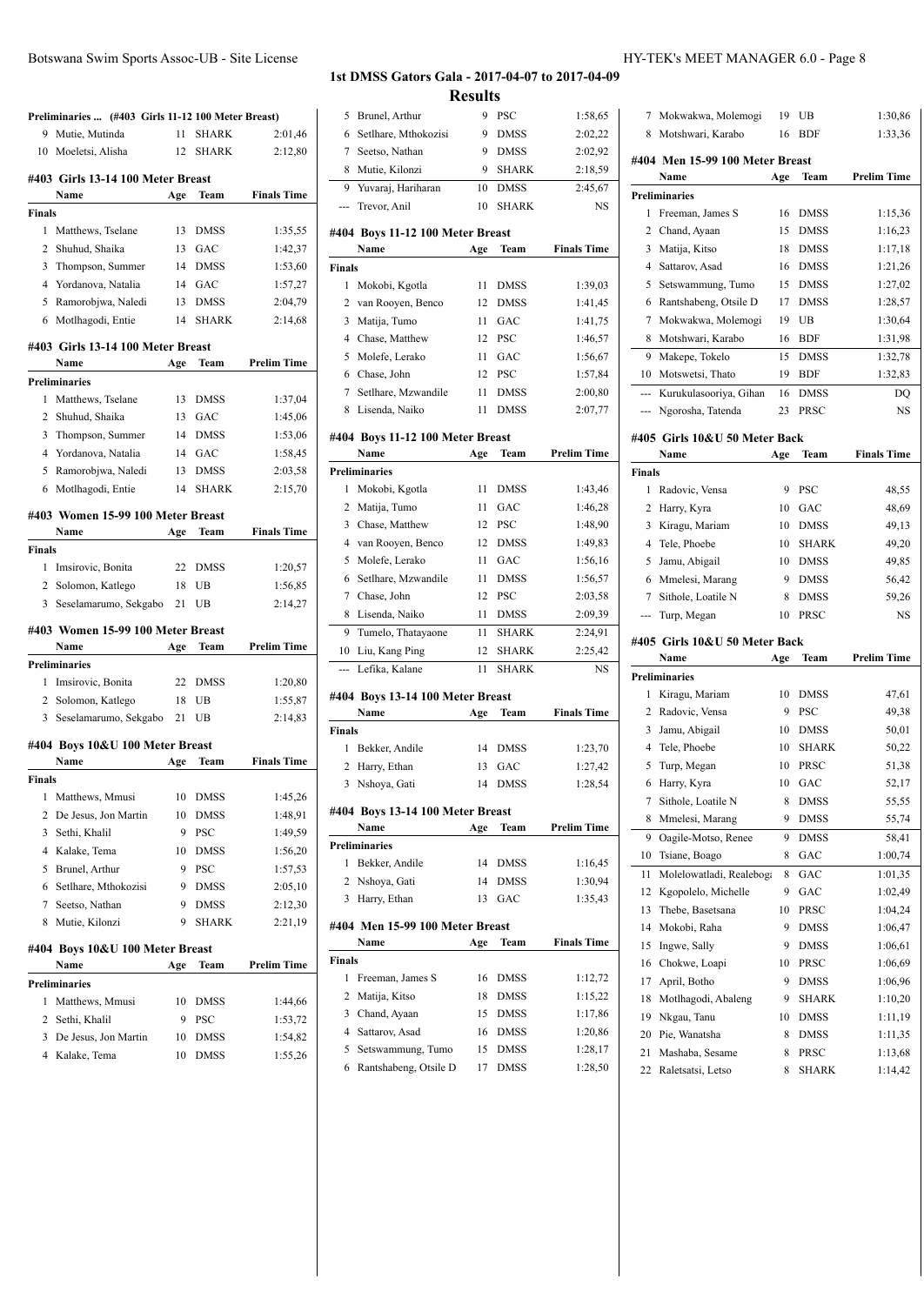|                | Preliminaries  (#405 Girls 10&U 50 Meter Back) |     |              |                    |
|----------------|------------------------------------------------|-----|--------------|--------------------|
|                | 23 Chokwe, Maru                                | 9   | PRSC         | 1:25,05            |
|                | --- Gasemotho, Goabaone                        | 10  | PRSC         | DQ                 |
|                | --- Zondagh, Lienke                            | 10  | PRSC         | NS                 |
|                | --- Hatzipetros, Carlotta                      | 10  | <b>DMSS</b>  | <b>NS</b>          |
|                | #405 Girls 11-12 50 Meter Back                 |     |              |                    |
|                | Name                                           | Age | Team         | <b>Finals Time</b> |
| <b>Finals</b>  |                                                |     |              |                    |
| 1              | Jack, Michelle                                 | 11  | <b>DMSS</b>  | 35,47              |
| $\overline{c}$ | Ingwe, Kimberly                                | 11  | <b>DMSS</b>  | 37,82              |
| 3              | Haitsma, Lindiwe                               | 11  | <b>DMSS</b>  | 38,46              |
| 4              | Mokgatle, Yaone                                | 12  | <b>DMSS</b>  | 38,85              |
| 5              | Matonhodze, Shamiso                            | 12  | <b>DMSS</b>  | 38,99              |
| 6              | Egner, Maxine                                  | 12  | <b>DMSS</b>  | 39,89              |
| 7              | Skiles, Lucy                                   | 12  | <b>PSC</b>   | 42,56              |
| 8              | Nkgau, Loago                                   | 12  | <b>DMSS</b>  | 42,94              |
|                | #405 Girls 11-12 50 Meter Back                 |     |              |                    |
|                | Name                                           | Age | Team         | <b>Prelim Time</b> |
|                | <b>Preliminaries</b>                           |     |              |                    |
| 1              | Jack, Michelle                                 | 11  | <b>DMSS</b>  | 36,37              |
| 2              | Haitsma, Lindiwe                               | 11  | <b>DMSS</b>  | 39,50              |
| 3              | Mokgatle, Yaone                                | 12  | <b>DMSS</b>  | 39,66              |
| 4              | Ingwe, Kimberly                                | 11  | <b>DMSS</b>  | 39,72              |
| 5              | Matonhodze, Shamiso                            | 12  | <b>DMSS</b>  | 39,79              |
| 6              | Egner, Maxine                                  | 12  | <b>DMSS</b>  | 39,90              |
| 7              | Skiles, Lucy                                   | 12  | <b>PSC</b>   | 42,25              |
| 8              | Nkgau, Loago                                   | 12  | <b>DMSS</b>  | 43,43              |
| 9              | Mutie, Mutinda                                 | 11  | <b>SHARK</b> | 45,92              |
| 10             | Oflaherty, Bridget                             | 11  | PRSC         | 47,69              |
| 11             | Egner, Adina                                   | 12  | <b>DMSS</b>  | 49,02              |
| 12             | Muzila, Lelani                                 | 11  | <b>DMSS</b>  | 52,74              |
| 13             | Moeletsi, Alisha                               | 12  | <b>SHARK</b> | 54,46              |
| 14             | Mmelesi, Sefelana                              | 12  | <b>DMSS</b>  | 55,09              |
| 15             | Ferguson, Dawn                                 | 11  | <b>DMSS</b>  | 57,35              |
| 16             | Tawana, Unami                                  | 12  | PRSC         | 59,51              |
|                | 17 Khethiwe, Macheng                           | 11  | GAC          | 1:02,08            |
| ---            | Chambwera, Chiedza                             | 11  | <b>DMSS</b>  | <b>NS</b>          |
|                |                                                |     |              |                    |
|                | #405  Girls 13-14 50 Meter Back<br>Name        | Age | Team         | <b>Finals Time</b> |
| Finals         |                                                |     |              |                    |
| 1              | Matthews, Tselane                              | 13  | <b>DMSS</b>  | 38,18              |
| 2              | Thompson, Summer                               | 14  | <b>DMSS</b>  | 43,04              |
| 3              | Jobe, Hannah                                   | 13  | <b>DMSS</b>  | 44,68              |
| 4              | Shuhud, Shaika                                 | 13  | GAC          | 46,03              |
| 5              | Yordanova, Natalia                             | 14  | GAC          | 46,51              |
| 6              | Ramorobjwa, Naledi                             | 13  | <b>DMSS</b>  | 52,59              |
| 7              | Maphakwane, Gomolemo                           | 13  | UB           | 58,78              |
| 8              | Motlhagodi, Entie                              | 14  | SHARK        | 1:11,47            |
|                | #405 Girls 13-14 50 Meter Back                 |     |              |                    |
|                | Name                                           | Age | Team         | <b>Prelim Time</b> |
|                | Preliminaries                                  |     |              |                    |
| 1              | Matthews, Tselane                              | 13  | DMSS         | 36,67              |
|                |                                                |     |              |                    |

| 2              | Thompson, Summer                       | 14      | DMSS          | 42,33              |
|----------------|----------------------------------------|---------|---------------|--------------------|
| 3              | Jobe, Hannah                           | 13      | DMSS          | 45,29              |
| $\overline{4}$ | Yordanova, Natalia                     | 14      | GAC           | 47,58              |
| 5              | Shuhud, Shaika                         | 13      | GAC           | 48,39              |
| 6              | Ramorobjwa, Naledi                     | 13      | <b>DMSS</b>   | 51,68              |
| 7              | Maphakwane, Gomolemc                   | 13      | UB            | 57,22              |
| 8              | Motlhagodi, Entie                      | 14      | <b>SHARK</b>  | 1:11,66            |
|                |                                        |         |               |                    |
|                | #405 Women 15-99 50 Meter Back<br>Name | Age     | Team          | <b>Finals Time</b> |
| Finals         |                                        |         |               |                    |
| 1              | Mogapi, Katlego                        | 15      | DMSS          | 54,11              |
|                | 2 Aslam, Mahek S                       | 19      | UB            | 1:01,31            |
|                |                                        |         |               |                    |
|                | #405 Women 15-99 50 Meter Back         |         |               |                    |
|                | Name                                   | Age     | Team          | Prelim Time        |
|                | <b>Preliminaries</b>                   |         |               |                    |
| 1              | Mogapi, Katlego                        | 15      | DMSS          | 53,82              |
| $\mathbf{2}$   | Aslam, Mahek S                         | 19      | UB            | 1:00,47            |
|                | #406 Boys 10&U 50 Meter Back           |         |               |                    |
|                | Name                                   | Age     | Team          | <b>Finals Time</b> |
| Finals         |                                        |         |               |                    |
| 1              | Matthews, Mmusi                        | 10      | DMSS          | 43,37              |
| 2              | De Jesus, Jon Martin                   | 10      | DMSS          | 44,52              |
| 3              | Ndwapi, Mpapho                         | 10      | <b>DMSS</b>   | 47,95              |
| 4              | Kalake, Tema                           | 10      | <b>DMSS</b>   | 51,37              |
| 5              | Seetso, Nathan                         | 9       | <b>DMSS</b>   | 51,60              |
| 6              | Setlhare, Mthokozisi                   | 9       | <b>DMSS</b>   | 52,15              |
|                | 7 Mutie, Kilonzi                       | 9       | <b>SHARK</b>  | 55,87              |
| ---            | Bakwena, Leatile                       | 10      | PRSC          | DQ                 |
|                | #406 Boys 10&U 50 Meter Back           |         |               |                    |
|                | Name                                   | Age     | Team          | <b>Prelim Time</b> |
|                | <b>Preliminaries</b>                   |         |               |                    |
| 1              | Matthews, Mmusi                        | 10      | DMSS          | 43,10              |
| 2              | Ndwapi, Mpapho                         | 10      | <b>DMSS</b>   | 46,70              |
| 3              | De Jesus, Jon Martin                   | 10      | <b>DMSS</b>   | 46,93              |
| 4              | Setlhare, Mthokozisi                   | 9       | <b>DMSS</b>   | 51,67              |
| 5              | Bakwena, Leatile                       | 10      | PRSC          | 52,19              |
| 6              | Seetso, Nathan                         | 9       | <b>DMSS</b>   | 52,52              |
| 7              | Mutie, Kilonzi                         | 9       | <b>SHARK</b>  | 53,26              |
| 8              | Khan, Akhlaaq                          | 10      | <b>DMSS</b>   | 53,96              |
| 9              | Kalake, Tema                           | 10      | <b>DMSS</b>   | 54,39              |
| 10             | Sethi, Khalil                          | 9       | PSC           | 54,87              |
| 11             | Sithole, Dean                          | 9       | PRSC          | 55,05              |
| 12             | Ndwapi, Uyapo                          | 8       | <b>DMSS</b>   | 56,24              |
| 13             | Kebonang, Jason                        | 8       | PRSC          | 56,89              |
| 14             | Matthews, Lebone                       | 8       | <b>DMSS</b>   | 58,31              |
| 15             |                                        |         |               |                    |
| 16             | Keitsile, Junior                       | 9       | PRSC          |                    |
| 17             |                                        | 10      |               | 58,92              |
|                | Mzizi, Amantle                         | 8       | GAC           | 1:01,30            |
|                | Mwangi, Dean                           |         | <b>DMSS</b>   | 1:02,12            |
| 18             | Mangani, Kevin                         | 10<br>9 | PRSC          | 1:06,08            |
| 19             | Mtetwa, Emmanuel                       |         | SHARK         | 1:12,31            |
| 20             | Yuvaraj, Hariharan                     | 10      | DMSS          | 1:14,43            |
| ---            | Ramorobjwa, Lengwe<br>Chola, James     | 10<br>8 | DMSS<br>SHARK | NS<br>NS           |

|                         | --- Oageng, Nako                      | 10   | <b>SHARK</b> | NS                 |
|-------------------------|---------------------------------------|------|--------------|--------------------|
|                         | --- Lebotse, Kaotle                   | 9    | <b>SHARK</b> | NS                 |
| ---                     | Trevor, Anil                          | 10   | <b>SHARK</b> | <b>NS</b>          |
|                         | #406 Boys 11-12 50 Meter Back         |      |              |                    |
|                         | Name                                  | Age  | Team         | <b>Finals Time</b> |
| Finals                  |                                       |      |              |                    |
| 1                       | Lothrop, Rouke                        | 12   | PSC          | 40,51              |
| 2                       | van Rooyen, Benco                     | 12   | <b>DMSS</b>  | 40,70              |
| 3                       | Chase, Matthew                        | 12   | <b>PSC</b>   | 43,50              |
| 4                       | Chase, John                           | 12   | <b>PSC</b>   | 44,44              |
| 5                       | Matija, Tumo                          | 11 - | GAC          | 45,29              |
| 6                       | Tele, Refilwe                         | 11   | <b>SHARK</b> | 46,35              |
| $\tau$                  | Marumo, Lefika                        | 12   | <b>SHARK</b> | 49,70              |
| 8                       | Setlhare, Mzwandile                   | 11 - | <b>DMSS</b>  | 50,87              |
|                         |                                       |      |              |                    |
|                         | #406 Boys 11-12 50 Meter Back<br>Name | Age  | Team         | <b>Prelim Time</b> |
|                         | <b>Preliminaries</b>                  |      |              |                    |
| 1                       | Lothrop, Rouke                        | 12   | <b>PSC</b>   | 42,54              |
| 2                       | Chase, Matthew                        | 12   | <b>PSC</b>   | 43,91              |
|                         |                                       | 12   |              |                    |
| 3<br>4                  | van Rooyen, Benco<br>Chase, John      | 12   | <b>DMSS</b>  | 44,75              |
|                         |                                       |      | <b>PSC</b>   | 46,09              |
| 5                       | Tele, Refilwe                         | 11   | <b>SHARK</b> | 46,24              |
| 6                       | Matija, Tumo                          | 11   | GAC          | 46,46              |
| 7                       | Marumo, Lefika                        | 12   | <b>SHARK</b> | 49,14              |
| 8                       | Setlhare, Mzwandile                   | 11   | <b>DMSS</b>  | 50,80              |
| 9                       | Lisenda, Naiko                        | 11   | <b>DMSS</b>  | 52,31              |
| 10                      | Mokobi, Kgotla                        | 11   | <b>DMSS</b>  | 56,27              |
| 11                      | Tumelo, Thatayaone                    | 11   | <b>SHARK</b> | 1:05,71            |
| ---                     | Molefe, Lerako                        | 11   | GAC          | DQ                 |
| ---                     | Lefika, Kalane                        | 11   | <b>SHARK</b> | <b>NS</b>          |
|                         | #406 Boys 13-14 50 Meter Back         |      |              |                    |
|                         | Name                                  | Age  | Team         | <b>Finals Time</b> |
| Finals                  |                                       |      |              |                    |
| 1                       | Bekker, Andile                        | 14   | <b>DMSS</b>  | 31,31              |
| 2                       | Lothrop, Russell                      | 14   | PSC          | 34,10              |
| 3                       | Walsh, Patrick                        | 13   | <b>DMSS</b>  | 34,72              |
| 4                       | Harry, Ethan                          | 13   | GAC          | 39,36              |
| 5                       | Nshoya, Gati                          | 14   | DMSS         | 46,62              |
| 6                       | Sethi, Reyhaan                        | 13   | PSC          | 47,50              |
|                         | Chambwera, Emmanuel                   | 13   | <b>DMSS</b>  | NS                 |
|                         | #406 Boys 13-14 50 Meter Back         |      |              |                    |
|                         | Name                                  | Age  | Team         | Prelim Time        |
|                         | <b>Preliminaries</b>                  |      |              |                    |
| 1                       | Bekker, Andile                        | 14   | <b>DMSS</b>  | 31,61              |
| $\overline{\mathbf{c}}$ | Lothrop, Russell                      | 14   | PSC          | 34,74              |
| 3                       | Walsh, Patrick                        | 13   | DMSS         | 35,25              |
| 4                       | Harry, Ethan                          | 13   | GAC          | 40,71              |
| 5                       | Nshoya, Gati                          | 14   | <b>DMSS</b>  | 45,84              |
|                         |                                       |      | PSC          |                    |
| 6                       | Sethi, Reyhaan                        | 13   |              | 46,91              |
| 7                       | Chambwera, Emmanuel                   | 13   | DMSS         | 50,30              |
|                         | Kwelagobe, Lefika                     | 13   | SHARK        | NS                 |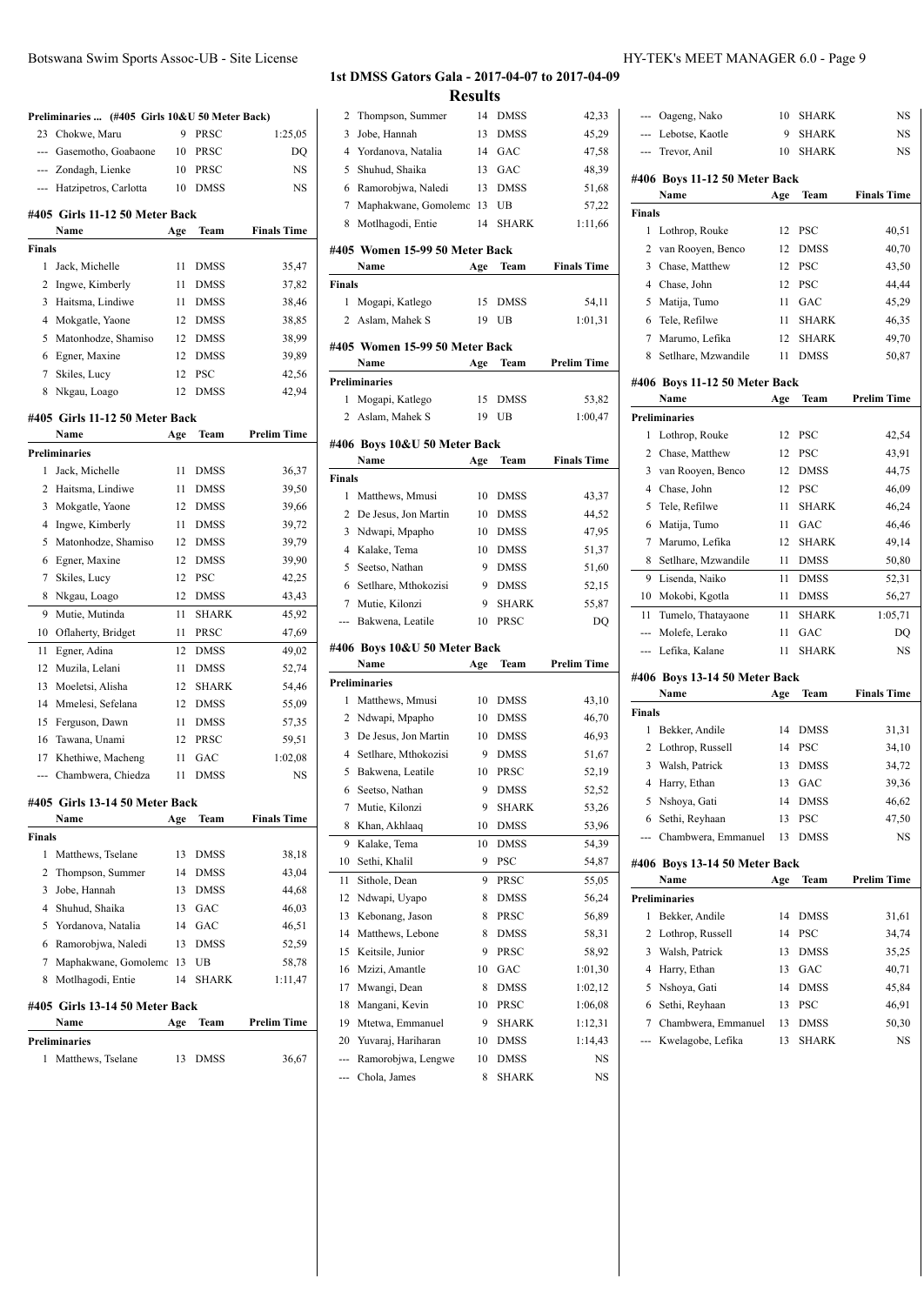|                | #406 Men 15-99 50 Meter Back<br>Name       | Age      | Team         | <b>Finals Time</b> |
|----------------|--------------------------------------------|----------|--------------|--------------------|
| Finals         |                                            |          |              |                    |
| 1              | Freeman, James S                           | 16       | DMSS         | 29,25              |
| $\overline{c}$ | Berning, Chad T                            | 17       | <b>DMSS</b>  | 29,98              |
| 3              | Kurukulasooriya, Gihan                     | 16       | DMSS         | 34,62              |
| 4              | Bekker, Zinhle                             | 15       | DMSS         | 36,19              |
| 5              | Chand, Ayaan                               | 15       | <b>DMSS</b>  | 37,59              |
| 6              | Ngorosha, Tatenda                          |          | 23 PRSC      | 37,65              |
|                | 7 Makepe, Tokelo                           | 15       | <b>DMSS</b>  | 38,55              |
| 8              | Dzingai, Solomon                           |          | 16 GAC       | 39,78              |
|                | #406 Men 15-99 50 Meter Back               |          |              |                    |
|                | Name                                       | Age      | Team         | <b>Prelim Time</b> |
|                | <b>Preliminaries</b>                       |          |              |                    |
| 1              | Berning, Chad T                            | 17       | DMSS         | 30,06              |
| 2              | Freeman, James S                           | 16       | <b>DMSS</b>  | 30,68              |
| 3              | Kurukulasooriya, Gihan                     | 16       | <b>DMSS</b>  | 34,89              |
|                | 4 Bekker, Zinhle                           | 15       | DMSS         | 36,53              |
| 5              | Chand, Ayaan                               | 15       | DMSS         | 36,67              |
| 6              | Ngorosha, Tatenda                          | 23       | PRSC         | 38,25              |
| 7              | Makepe, Tokelo                             |          | 15 DMSS      | 39,03              |
|                | 8 Dzingai, Solomon                         | 16       | GAC          | 39,53              |
| 9              | Rantshabeng, Otsile D                      | 17       | <b>DMSS</b>  | 40,89              |
| 10             | Setswammung, Tumo                          | 15       | <b>DMSS</b>  | 41,32              |
|                | Kurian, Christopher                        | 16       | <b>DMSS</b>  | NS                 |
|                | #407 Girls 10&U 100 Meter Fly              |          |              |                    |
|                | Name                                       | Age      | Team         | <b>Finals Time</b> |
| Finals         |                                            |          |              |                    |
| 1              | Kiragu, Mariam                             |          | 10 DMSS      | 1:52,65            |
|                |                                            |          |              |                    |
|                | #407 Girls 10&U 100 Meter Fly              |          |              |                    |
|                | Name                                       | Age      | Team         | <b>Prelim Time</b> |
|                | <b>Preliminaries</b>                       |          |              |                    |
| 1              | Kiragu, Mariam                             | 10       | <b>DMSS</b>  | 1:58,06            |
|                | #407 Girls 11-12 100 Meter Fly             |          |              |                    |
|                | Name                                       | Age      | Team         | <b>Finals Time</b> |
| Finals         |                                            |          |              |                    |
| 1              | Egner, Maxine                              | 12       | DMSS         | 1:19,64            |
| 2              | Jack, Michelle                             | 11       | <b>DMSS</b>  | 1:24,35            |
| 3              | Matonhodze, Shamiso                        | 12       | <b>DMSS</b>  | 1:27,55            |
| 4              | Mokgatle, Yaone                            | 12       | <b>DMSS</b>  | 1:30,04            |
| 5              | Haitsma, Lindiwe                           | 11       | <b>DMSS</b>  | 1:31,72            |
| 6              | Ingwe, Kimberly                            | 11       | DMSS         | 1:35,36            |
| 7              | Mutie, Mutinda                             | 11       | SHARK        | 1:50,56            |
|                | #407 Girls 11-12 100 Meter Fly             |          |              |                    |
|                | Name                                       | Age      | Team         | <b>Prelim Time</b> |
|                | <b>Preliminaries</b>                       |          |              |                    |
| 1              | Egner, Maxine                              | 12       | DMSS         | 1:23,24            |
| 2              | Jack, Michelle                             | 11       | DMSS         | 1:27,98            |
|                | 3 Matonhodze, Shamiso<br>4 Mokgatle, Yaone | 12<br>12 | DMSS<br>DMSS | 1:30,36<br>1:31,71 |

5 Haitsma, Lindiwe 11 DMSS 1:31,83

#### **1st DMSS Gators Gala - 2017-04-07 to 2017-04-09**

**#407 Girls 13-14 100 Meter Fly**

**#407 Girls 13-14 100 Meter Fly**

**#408 Boys 10&U 100 Meter Fly**

**#408 Boys 10&U 100 Meter Fly**

**#408 Boys 11-12 100 Meter Fly**

**#408 Boys 11-12 100 Meter Fly**

**#408 Boys 13-14 100 Meter Fly**

**#408 Boys 13-14 100 Meter Fly**

**Finals**

**Preliminaries**

**Finals**

**Finals**

**Preliminaries**

**Preliminaries**

**Finals**

**Preliminaries**

| 6 Ingwe, Kimberly              |        | 11 DMSS      | 1:38,00            |               |                                      |     |              |                    |
|--------------------------------|--------|--------------|--------------------|---------------|--------------------------------------|-----|--------------|--------------------|
| 7 Mutie, Mutinda               | 11     | <b>SHARK</b> | 1:54,49            |               | #408 Men 15-99 100 Meter Fly<br>Name | Age | Team         | <b>Finals Time</b> |
| 407 Girls 13-14 100 Meter Fly  |        |              |                    | <b>Finals</b> |                                      |     |              |                    |
|                                | Age    | Team         | <b>Finals Time</b> |               | 1 Freeman, James S                   | 16  | DMSS         | 59,48              |
|                                |        |              |                    |               | 2 Berning, Chad T                    | 17  | <b>DMSS</b>  | 1:00,52            |
| 1 Jobe, Hannah                 |        | 13 DMSS      | 1:55,91            | 3             | Kurukulasooriya, Gihan               | 16  | <b>DMSS</b>  | 1:08,24            |
| 2 Maphakwane, Gomolemc 13 UB   |        |              | 2:09,47            | 4             | Chand, Ayaan                         | 15  | <b>DMSS</b>  | 1:18,92            |
|                                |        |              |                    |               | 5 Setswammung, Tumo                  | 15  | <b>DMSS</b>  | 1:22,27            |
| 407  Girls 13-14 100 Meter Fly |        |              |                    |               | 6 Rantshabeng, Otsile D              | 17  | <b>DMSS</b>  | 1:26,91            |
|                                | Age    | Team         | Prelim Time        |               | --- Kurian, Christopher              | 16  | DMSS         | NS                 |
|                                |        |              |                    |               |                                      |     |              |                    |
| 1 Jobe, Hannah                 | 13     | <b>DMSS</b>  | 2:02,88            |               | #408 Men 15-99 100 Meter Fly         |     |              |                    |
| 2 Maphakwane, Gomolemc 13      |        | UB           | 2:10,94            |               | Name                                 | Age | Team         | <b>Prelim Time</b> |
| --- Thompson, Summer           | 14     | DMSS         | DQ                 |               | <b>Preliminaries</b>                 |     |              |                    |
| 408 Boys 10&U 100 Meter Fly    |        |              |                    |               | 1 Berning, Chad T                    | 17  | <b>DMSS</b>  | 1:01,22            |
|                                | Age    | Team         | <b>Finals Time</b> |               | 2 Freeman, James S                   | 16  | <b>DMSS</b>  | 1:01,56            |
|                                |        |              |                    |               | 3 Kurukulasooriya, Gihan             | 16  | <b>DMSS</b>  | 1:10,91            |
| 1 De Jesus, Jon Martin         |        | 10 DMSS      | 1:45,95            |               | 4 Chand, Ayaan                       | 15  | <b>DMSS</b>  | 1:21,63            |
|                                |        |              |                    |               | 5 Setswammung, Tumo                  | 15  | <b>DMSS</b>  | 1:23,95            |
| 408 Boys 10&U 100 Meter Fly    |        |              |                    |               | 6 Rantshabeng, Otsile D              | 17  | <b>DMSS</b>  | 1:30,36            |
| reliminaries                   | Age    | Team         | Prelim Time        |               | 7 Kurian, Christopher                | 16  | <b>DMSS</b>  | 1:53,27            |
|                                |        |              |                    |               | --- Ngorosha, Tatenda                | 23  | PRSC         | NS                 |
| 1 De Jesus, Jon Martin         |        | 10 DMSS      | 1:47,55            |               | #409 Girls 10&U 50 Meter Free        |     |              |                    |
| 408 Boys 11-12 100 Meter Fly   |        |              |                    |               | Name                                 | Age | Team         | <b>Finals Time</b> |
|                                | Age    | Team         | <b>Finals Time</b> | <b>Finals</b> |                                      |     |              |                    |
|                                |        |              |                    |               | 1 Harry, Kyra                        | 10  | GAC          | 38,32              |
| 1 van Rooyen, Benco            |        | 12 DMSS      | 1:26,12            |               | 2 Radovic, Vensa                     | 9   | <b>PSC</b>   | 39,26              |
| 2 Lothrop, Rouke               | 12     | <b>PSC</b>   | 1:31,84            | 3             | Kiragu, Mariam                       | 10  | <b>DMSS</b>  | 40,09              |
| 3 Matija, Tumo                 |        | 11 GAC       | 1:51,78            |               | 4 Ramadi, Angela                     | 10  | <b>DMSS</b>  | 40,18              |
|                                |        |              |                    |               | 5 Tele, Phoebe                       | 10  | <b>SHARK</b> | 41,13              |
| 408 Boys 11-12 100 Meter Fly   |        |              |                    |               | 6 Jamu, Abigail                      | 10  | <b>DMSS</b>  | 42,43              |
|                                | Age    | Team         | Prelim Time        |               | 7 Turp, Megan                        | 10  | PRSC         | 43,23              |
| reliminaries                   |        |              |                    |               | 8 Mmelesi, Marang                    | 9   | <b>DMSS</b>  | 45,38              |
| 1 van Rooyen, Benco            |        | 12 DMSS      | 1:29,69            |               |                                      |     |              |                    |
| 2 Lothrop, Rouke               | 12 PSC |              | 1:33,39            |               | #409 Girls 10&U 50 Meter Free        |     |              |                    |
| 3 Matija, Tumo                 | 11     | GAC          | 1:53,75            |               | Name                                 | Age | Team         | <b>Prelim Time</b> |
| --- Molefe, Lerako             |        | 11 GAC       | 2:16,52            |               | <b>Preliminaries</b>                 |     |              |                    |
| 408 Boys 13-14 100 Meter Fly   |        |              |                    |               | 1 Harry, Kyra                        | 10  | GAC          | 39,54              |
| Name                           | Age    | <b>Team</b>  | <b>Finals Time</b> |               | 2 Kiragu, Mariam                     |     | 10 DMSS      | 41,34              |
|                                |        |              |                    | 3             | Jamu, Abigail                        | 10  | <b>DMSS</b>  | 41,53              |
| 1 Bekker, Andile               | 14     | DMSS         | 1:09,35            | 4             | Ramadi, Angela                       | 10  | <b>DMSS</b>  | 41,84              |
| Walsh, Patrick                 | 13     | <b>DMSS</b>  | 1:16,10            | 5             | Tele, Phoebe                         | 10  | <b>SHARK</b> | 42,36              |
| Harry, Ethan                   | 13     | GAC          | 1:34,19            | 6             | Radovic, Vensa                       | 9   | PSC          | 43,83              |
| Sethi, Reyhaan                 | 13     | PSC          | 1:46,68            | 7             | Turp, Megan                          | 10  | PRSC         | 43,97              |
|                                |        |              |                    | 8             | Mmelesi, Marang                      | 9   | DMSS         | 45,68              |
| 408 Boys 13-14 100 Meter Fly   |        |              |                    | 9             | Mokobi, Raha                         | 9   | DMSS         | 50,01              |
| Name                           | Age    | Team         | <b>Prelim Time</b> |               | 10 Oagile-Motso, Renee               | 9   | <b>DMSS</b>  | 50,62              |
| reliminaries                   |        |              |                    | 11            | Ingwe, Sally                         | 9   | <b>DMSS</b>  | 50,93              |
| 1 Bekker, Andile               | 14     | <b>DMSS</b>  | 1:12,08            | 12            | April, Phala                         | 9   | DMSS         | 51,97              |
| Walsh, Patrick                 | 13     | <b>DMSS</b>  | 1:13,49            | 13            | April, Botho                         | 9   | DMSS         | 52,35              |
| Harry, Ethan                   | 13     | GAC          | 1:33,79            | 14            | Sithole, Loatile N                   | 8   | <b>DMSS</b>  | 52,52              |
| Sethi, Reyhaan                 | 13 PSC |              | 1:53,28            | 15            | Gasemotho, Goabaone                  | 10  | PRSC         | 53,64              |
|                                |        |              |                    | 16            | Chokwe, Loapi                        | 10  | PRSC         | 54,21              |
|                                |        |              |                    | 17            | Kgopolelo, Michelle                  | 9   | GAC          | 54,30              |
|                                |        |              |                    | 18            | Thebe, Basetsana                     |     | 10 PRSC      | 54,86              |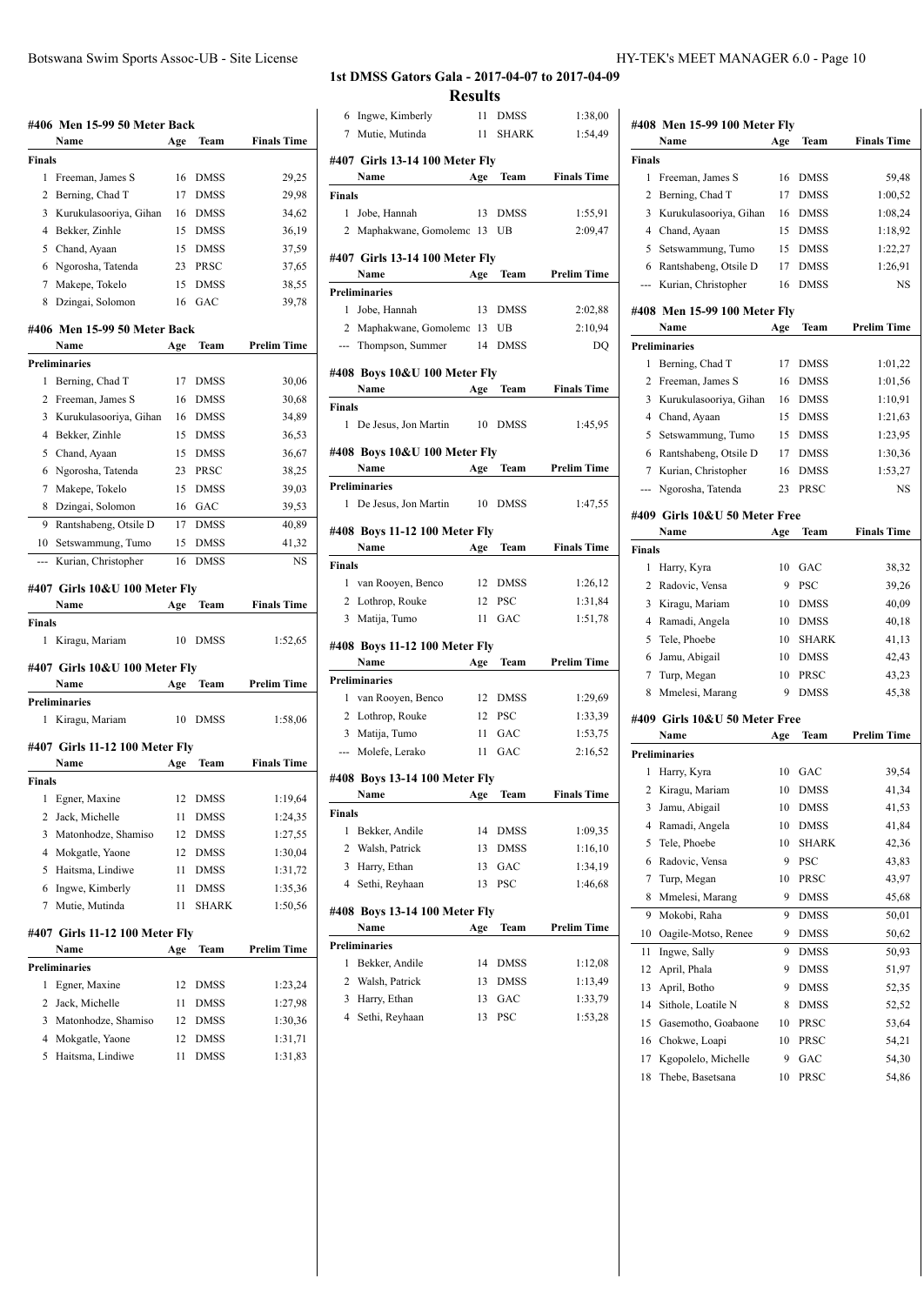#### Botswana Swim Sports Assoc-UB - Site License HY-TEK's MEET MANAGER 6.0 - Page 11

# **1st DMSS Gators Gala - 2017-04-07 to 2017-04-09 Results**

**#409 Girls 13-14 50 Meter Free**

| 19<br>Radovic, Marina<br>8<br><b>PSC</b><br>56,71<br>20<br>Nkgau, Tanu<br>10<br><b>DMSS</b><br>57,18<br>21<br>Pie, Wanatsha<br>8<br><b>DMSS</b><br>57,84<br>22<br>Tsiane, Boago<br>8<br>GAC<br>58,80<br>23<br>Mashaba, Sesame<br>8<br>PRSC<br>1:00,56<br>24<br>Chokwe, Maru<br>9<br>PRSC<br>1:01,02<br>25<br>Motlhagodi, Abaleng<br>9<br><b>SHARK</b><br>1:07,80<br>26<br>Raletsatsi, Letso<br><b>SHARK</b><br>1:13,09<br>8<br>PRSC<br>Zondagh, Lienke<br>10<br>NS<br>$\frac{1}{2} \left( \frac{1}{2} \right) \left( \frac{1}{2} \right) \left( \frac{1}{2} \right) \left( \frac{1}{2} \right) \left( \frac{1}{2} \right) \left( \frac{1}{2} \right) \left( \frac{1}{2} \right) \left( \frac{1}{2} \right) \left( \frac{1}{2} \right) \left( \frac{1}{2} \right) \left( \frac{1}{2} \right) \left( \frac{1}{2} \right) \left( \frac{1}{2} \right) \left( \frac{1}{2} \right) \left( \frac{1}{2} \right) \left( \frac{1}{2} \right) \left( \frac$<br><b>SHARK</b><br>NS<br>Singh, Angel S<br>10<br>---<br>#409 Girls 11-12 50 Meter Free<br><b>Finals Time</b><br>Name<br>Team<br>Age<br><b>Finals</b><br>12<br>29,60<br>1<br>Egner, Maxine<br><b>DMSS</b><br>2<br>Matonhodze, Shamiso<br>12<br><b>DMSS</b><br>30,62<br>3<br>Jack, Michelle<br>31,50<br>11<br><b>DMSS</b><br>4<br>Haitsma, Lindiwe<br><b>DMSS</b><br>33,58<br>11<br>5<br>Mokgatle, Yaone<br><b>DMSS</b><br>34,19<br>12<br>Skiles, Lucy<br>12<br>6<br>PSC<br>34,49<br>7<br>Ingwe, Kimberly<br>11<br><b>DMSS</b><br>34,84<br>8<br>Egner, Adina<br>12<br><b>DMSS</b><br>36,16<br>#409 Girls 11-12 50 Meter Free<br><b>Prelim Time</b><br>Name<br>Team<br>Age<br><b>Preliminaries</b><br>Egner, Maxine<br>29,72<br>1<br>12<br><b>DMSS</b><br>2<br>Matonhodze, Shamiso<br>31,44<br>12<br><b>DMSS</b><br>3<br>Jack, Michelle<br><b>DMSS</b><br>31,50<br>11<br>4<br>Haitsma, Lindiwe<br><b>DMSS</b><br>34,03<br>11<br>5<br>Mokgatle, Yaone<br>12<br><b>DMSS</b><br>34,09<br>Skiles, Lucy<br>12<br><b>PSC</b><br>6<br>34,78<br>7<br>Ingwe, Kimberly<br><b>DMSS</b><br>35,41<br>11<br>Egner, Adina<br>8<br>12<br><b>DMSS</b><br>37,04<br>9<br>Nkgau, Loago<br>12<br><b>DMSS</b><br>37,63<br>Mutie, Mutinda<br><b>SHARK</b><br>10<br>11<br>40,54<br>Muzila, Lelani<br>11<br><b>DMSS</b><br>40,58<br>11<br>Mmelesi, Sefelana<br>12<br>12<br><b>DMSS</b><br>40,82<br>13<br>Oflaherty, Bridget<br>PRSC<br>42,69<br>11<br>Tawana, Unami<br>14<br>12<br>PRSC<br>43,50<br>15<br>Ferguson, Dawn<br>43,73<br>11<br>DMSS<br>Moeletsi, Alisha<br>44,15<br>16<br>12<br>SHARK<br>Nhiwatiwa, Vati<br>17<br>11<br>UB<br>46,76<br>#409 Girls 13-14 50 Meter Free<br>Team<br><b>Finals Time</b><br>Name<br>Age<br>Finals<br>1<br>Matthews, Tselane<br>13<br>DMSS<br>30,92<br>2<br>Jobe, Hannah<br>13<br>DMSS<br>35,09<br>3<br>Thompson, Summer<br>14<br><b>DMSS</b><br>35,63<br>Shuhud, Shaika<br>4<br>13<br>GAC<br>37,44<br>5<br>Yordanova, Natalia<br>GAC<br>14<br>39,61<br>Maphakwane, Gomolemo<br>6<br>13<br>UB<br>40,78<br>7<br>Ramorobjwa, Naledi<br>13<br>DMSS<br>41,68 | Preliminaries  (#409 Girls 10&U 50 Meter Free) |                   |    |              |         |  |
|---------------------------------------------------------------------------------------------------------------------------------------------------------------------------------------------------------------------------------------------------------------------------------------------------------------------------------------------------------------------------------------------------------------------------------------------------------------------------------------------------------------------------------------------------------------------------------------------------------------------------------------------------------------------------------------------------------------------------------------------------------------------------------------------------------------------------------------------------------------------------------------------------------------------------------------------------------------------------------------------------------------------------------------------------------------------------------------------------------------------------------------------------------------------------------------------------------------------------------------------------------------------------------------------------------------------------------------------------------------------------------------------------------------------------------------------------------------------------------------------------------------------------------------------------------------------------------------------------------------------------------------------------------------------------------------------------------------------------------------------------------------------------------------------------------------------------------------------------------------------------------------------------------------------------------------------------------------------------------------------------------------------------------------------------------------------------------------------------------------------------------------------------------------------------------------------------------------------------------------------------------------------------------------------------------------------------------------------------------------------------------------------------------------------------------------------------------------------------------------------------------------------------------------------------------------------------------------------------------------------------------------------------------------------------------------------------------------------------------------------------------------------------------------------------------------------------------------------------------------------------------------------------------------------------------------------------------------------------------------------------------------------|------------------------------------------------|-------------------|----|--------------|---------|--|
|                                                                                                                                                                                                                                                                                                                                                                                                                                                                                                                                                                                                                                                                                                                                                                                                                                                                                                                                                                                                                                                                                                                                                                                                                                                                                                                                                                                                                                                                                                                                                                                                                                                                                                                                                                                                                                                                                                                                                                                                                                                                                                                                                                                                                                                                                                                                                                                                                                                                                                                                                                                                                                                                                                                                                                                                                                                                                                                                                                                                                     |                                                |                   |    |              |         |  |
|                                                                                                                                                                                                                                                                                                                                                                                                                                                                                                                                                                                                                                                                                                                                                                                                                                                                                                                                                                                                                                                                                                                                                                                                                                                                                                                                                                                                                                                                                                                                                                                                                                                                                                                                                                                                                                                                                                                                                                                                                                                                                                                                                                                                                                                                                                                                                                                                                                                                                                                                                                                                                                                                                                                                                                                                                                                                                                                                                                                                                     |                                                |                   |    |              |         |  |
|                                                                                                                                                                                                                                                                                                                                                                                                                                                                                                                                                                                                                                                                                                                                                                                                                                                                                                                                                                                                                                                                                                                                                                                                                                                                                                                                                                                                                                                                                                                                                                                                                                                                                                                                                                                                                                                                                                                                                                                                                                                                                                                                                                                                                                                                                                                                                                                                                                                                                                                                                                                                                                                                                                                                                                                                                                                                                                                                                                                                                     |                                                |                   |    |              |         |  |
|                                                                                                                                                                                                                                                                                                                                                                                                                                                                                                                                                                                                                                                                                                                                                                                                                                                                                                                                                                                                                                                                                                                                                                                                                                                                                                                                                                                                                                                                                                                                                                                                                                                                                                                                                                                                                                                                                                                                                                                                                                                                                                                                                                                                                                                                                                                                                                                                                                                                                                                                                                                                                                                                                                                                                                                                                                                                                                                                                                                                                     |                                                |                   |    |              |         |  |
|                                                                                                                                                                                                                                                                                                                                                                                                                                                                                                                                                                                                                                                                                                                                                                                                                                                                                                                                                                                                                                                                                                                                                                                                                                                                                                                                                                                                                                                                                                                                                                                                                                                                                                                                                                                                                                                                                                                                                                                                                                                                                                                                                                                                                                                                                                                                                                                                                                                                                                                                                                                                                                                                                                                                                                                                                                                                                                                                                                                                                     |                                                |                   |    |              |         |  |
|                                                                                                                                                                                                                                                                                                                                                                                                                                                                                                                                                                                                                                                                                                                                                                                                                                                                                                                                                                                                                                                                                                                                                                                                                                                                                                                                                                                                                                                                                                                                                                                                                                                                                                                                                                                                                                                                                                                                                                                                                                                                                                                                                                                                                                                                                                                                                                                                                                                                                                                                                                                                                                                                                                                                                                                                                                                                                                                                                                                                                     |                                                |                   |    |              |         |  |
|                                                                                                                                                                                                                                                                                                                                                                                                                                                                                                                                                                                                                                                                                                                                                                                                                                                                                                                                                                                                                                                                                                                                                                                                                                                                                                                                                                                                                                                                                                                                                                                                                                                                                                                                                                                                                                                                                                                                                                                                                                                                                                                                                                                                                                                                                                                                                                                                                                                                                                                                                                                                                                                                                                                                                                                                                                                                                                                                                                                                                     |                                                |                   |    |              |         |  |
|                                                                                                                                                                                                                                                                                                                                                                                                                                                                                                                                                                                                                                                                                                                                                                                                                                                                                                                                                                                                                                                                                                                                                                                                                                                                                                                                                                                                                                                                                                                                                                                                                                                                                                                                                                                                                                                                                                                                                                                                                                                                                                                                                                                                                                                                                                                                                                                                                                                                                                                                                                                                                                                                                                                                                                                                                                                                                                                                                                                                                     |                                                |                   |    |              |         |  |
|                                                                                                                                                                                                                                                                                                                                                                                                                                                                                                                                                                                                                                                                                                                                                                                                                                                                                                                                                                                                                                                                                                                                                                                                                                                                                                                                                                                                                                                                                                                                                                                                                                                                                                                                                                                                                                                                                                                                                                                                                                                                                                                                                                                                                                                                                                                                                                                                                                                                                                                                                                                                                                                                                                                                                                                                                                                                                                                                                                                                                     |                                                |                   |    |              |         |  |
|                                                                                                                                                                                                                                                                                                                                                                                                                                                                                                                                                                                                                                                                                                                                                                                                                                                                                                                                                                                                                                                                                                                                                                                                                                                                                                                                                                                                                                                                                                                                                                                                                                                                                                                                                                                                                                                                                                                                                                                                                                                                                                                                                                                                                                                                                                                                                                                                                                                                                                                                                                                                                                                                                                                                                                                                                                                                                                                                                                                                                     |                                                |                   |    |              |         |  |
|                                                                                                                                                                                                                                                                                                                                                                                                                                                                                                                                                                                                                                                                                                                                                                                                                                                                                                                                                                                                                                                                                                                                                                                                                                                                                                                                                                                                                                                                                                                                                                                                                                                                                                                                                                                                                                                                                                                                                                                                                                                                                                                                                                                                                                                                                                                                                                                                                                                                                                                                                                                                                                                                                                                                                                                                                                                                                                                                                                                                                     |                                                |                   |    |              |         |  |
|                                                                                                                                                                                                                                                                                                                                                                                                                                                                                                                                                                                                                                                                                                                                                                                                                                                                                                                                                                                                                                                                                                                                                                                                                                                                                                                                                                                                                                                                                                                                                                                                                                                                                                                                                                                                                                                                                                                                                                                                                                                                                                                                                                                                                                                                                                                                                                                                                                                                                                                                                                                                                                                                                                                                                                                                                                                                                                                                                                                                                     |                                                |                   |    |              |         |  |
|                                                                                                                                                                                                                                                                                                                                                                                                                                                                                                                                                                                                                                                                                                                                                                                                                                                                                                                                                                                                                                                                                                                                                                                                                                                                                                                                                                                                                                                                                                                                                                                                                                                                                                                                                                                                                                                                                                                                                                                                                                                                                                                                                                                                                                                                                                                                                                                                                                                                                                                                                                                                                                                                                                                                                                                                                                                                                                                                                                                                                     |                                                |                   |    |              |         |  |
|                                                                                                                                                                                                                                                                                                                                                                                                                                                                                                                                                                                                                                                                                                                                                                                                                                                                                                                                                                                                                                                                                                                                                                                                                                                                                                                                                                                                                                                                                                                                                                                                                                                                                                                                                                                                                                                                                                                                                                                                                                                                                                                                                                                                                                                                                                                                                                                                                                                                                                                                                                                                                                                                                                                                                                                                                                                                                                                                                                                                                     |                                                |                   |    |              |         |  |
|                                                                                                                                                                                                                                                                                                                                                                                                                                                                                                                                                                                                                                                                                                                                                                                                                                                                                                                                                                                                                                                                                                                                                                                                                                                                                                                                                                                                                                                                                                                                                                                                                                                                                                                                                                                                                                                                                                                                                                                                                                                                                                                                                                                                                                                                                                                                                                                                                                                                                                                                                                                                                                                                                                                                                                                                                                                                                                                                                                                                                     |                                                |                   |    |              |         |  |
|                                                                                                                                                                                                                                                                                                                                                                                                                                                                                                                                                                                                                                                                                                                                                                                                                                                                                                                                                                                                                                                                                                                                                                                                                                                                                                                                                                                                                                                                                                                                                                                                                                                                                                                                                                                                                                                                                                                                                                                                                                                                                                                                                                                                                                                                                                                                                                                                                                                                                                                                                                                                                                                                                                                                                                                                                                                                                                                                                                                                                     |                                                |                   |    |              |         |  |
|                                                                                                                                                                                                                                                                                                                                                                                                                                                                                                                                                                                                                                                                                                                                                                                                                                                                                                                                                                                                                                                                                                                                                                                                                                                                                                                                                                                                                                                                                                                                                                                                                                                                                                                                                                                                                                                                                                                                                                                                                                                                                                                                                                                                                                                                                                                                                                                                                                                                                                                                                                                                                                                                                                                                                                                                                                                                                                                                                                                                                     |                                                |                   |    |              |         |  |
|                                                                                                                                                                                                                                                                                                                                                                                                                                                                                                                                                                                                                                                                                                                                                                                                                                                                                                                                                                                                                                                                                                                                                                                                                                                                                                                                                                                                                                                                                                                                                                                                                                                                                                                                                                                                                                                                                                                                                                                                                                                                                                                                                                                                                                                                                                                                                                                                                                                                                                                                                                                                                                                                                                                                                                                                                                                                                                                                                                                                                     |                                                |                   |    |              |         |  |
|                                                                                                                                                                                                                                                                                                                                                                                                                                                                                                                                                                                                                                                                                                                                                                                                                                                                                                                                                                                                                                                                                                                                                                                                                                                                                                                                                                                                                                                                                                                                                                                                                                                                                                                                                                                                                                                                                                                                                                                                                                                                                                                                                                                                                                                                                                                                                                                                                                                                                                                                                                                                                                                                                                                                                                                                                                                                                                                                                                                                                     |                                                |                   |    |              |         |  |
|                                                                                                                                                                                                                                                                                                                                                                                                                                                                                                                                                                                                                                                                                                                                                                                                                                                                                                                                                                                                                                                                                                                                                                                                                                                                                                                                                                                                                                                                                                                                                                                                                                                                                                                                                                                                                                                                                                                                                                                                                                                                                                                                                                                                                                                                                                                                                                                                                                                                                                                                                                                                                                                                                                                                                                                                                                                                                                                                                                                                                     |                                                |                   |    |              |         |  |
|                                                                                                                                                                                                                                                                                                                                                                                                                                                                                                                                                                                                                                                                                                                                                                                                                                                                                                                                                                                                                                                                                                                                                                                                                                                                                                                                                                                                                                                                                                                                                                                                                                                                                                                                                                                                                                                                                                                                                                                                                                                                                                                                                                                                                                                                                                                                                                                                                                                                                                                                                                                                                                                                                                                                                                                                                                                                                                                                                                                                                     |                                                |                   |    |              |         |  |
|                                                                                                                                                                                                                                                                                                                                                                                                                                                                                                                                                                                                                                                                                                                                                                                                                                                                                                                                                                                                                                                                                                                                                                                                                                                                                                                                                                                                                                                                                                                                                                                                                                                                                                                                                                                                                                                                                                                                                                                                                                                                                                                                                                                                                                                                                                                                                                                                                                                                                                                                                                                                                                                                                                                                                                                                                                                                                                                                                                                                                     |                                                |                   |    |              |         |  |
|                                                                                                                                                                                                                                                                                                                                                                                                                                                                                                                                                                                                                                                                                                                                                                                                                                                                                                                                                                                                                                                                                                                                                                                                                                                                                                                                                                                                                                                                                                                                                                                                                                                                                                                                                                                                                                                                                                                                                                                                                                                                                                                                                                                                                                                                                                                                                                                                                                                                                                                                                                                                                                                                                                                                                                                                                                                                                                                                                                                                                     |                                                |                   |    |              |         |  |
|                                                                                                                                                                                                                                                                                                                                                                                                                                                                                                                                                                                                                                                                                                                                                                                                                                                                                                                                                                                                                                                                                                                                                                                                                                                                                                                                                                                                                                                                                                                                                                                                                                                                                                                                                                                                                                                                                                                                                                                                                                                                                                                                                                                                                                                                                                                                                                                                                                                                                                                                                                                                                                                                                                                                                                                                                                                                                                                                                                                                                     |                                                |                   |    |              |         |  |
|                                                                                                                                                                                                                                                                                                                                                                                                                                                                                                                                                                                                                                                                                                                                                                                                                                                                                                                                                                                                                                                                                                                                                                                                                                                                                                                                                                                                                                                                                                                                                                                                                                                                                                                                                                                                                                                                                                                                                                                                                                                                                                                                                                                                                                                                                                                                                                                                                                                                                                                                                                                                                                                                                                                                                                                                                                                                                                                                                                                                                     |                                                |                   |    |              |         |  |
|                                                                                                                                                                                                                                                                                                                                                                                                                                                                                                                                                                                                                                                                                                                                                                                                                                                                                                                                                                                                                                                                                                                                                                                                                                                                                                                                                                                                                                                                                                                                                                                                                                                                                                                                                                                                                                                                                                                                                                                                                                                                                                                                                                                                                                                                                                                                                                                                                                                                                                                                                                                                                                                                                                                                                                                                                                                                                                                                                                                                                     |                                                |                   |    |              |         |  |
|                                                                                                                                                                                                                                                                                                                                                                                                                                                                                                                                                                                                                                                                                                                                                                                                                                                                                                                                                                                                                                                                                                                                                                                                                                                                                                                                                                                                                                                                                                                                                                                                                                                                                                                                                                                                                                                                                                                                                                                                                                                                                                                                                                                                                                                                                                                                                                                                                                                                                                                                                                                                                                                                                                                                                                                                                                                                                                                                                                                                                     |                                                |                   |    |              |         |  |
|                                                                                                                                                                                                                                                                                                                                                                                                                                                                                                                                                                                                                                                                                                                                                                                                                                                                                                                                                                                                                                                                                                                                                                                                                                                                                                                                                                                                                                                                                                                                                                                                                                                                                                                                                                                                                                                                                                                                                                                                                                                                                                                                                                                                                                                                                                                                                                                                                                                                                                                                                                                                                                                                                                                                                                                                                                                                                                                                                                                                                     |                                                |                   |    |              |         |  |
|                                                                                                                                                                                                                                                                                                                                                                                                                                                                                                                                                                                                                                                                                                                                                                                                                                                                                                                                                                                                                                                                                                                                                                                                                                                                                                                                                                                                                                                                                                                                                                                                                                                                                                                                                                                                                                                                                                                                                                                                                                                                                                                                                                                                                                                                                                                                                                                                                                                                                                                                                                                                                                                                                                                                                                                                                                                                                                                                                                                                                     |                                                |                   |    |              |         |  |
|                                                                                                                                                                                                                                                                                                                                                                                                                                                                                                                                                                                                                                                                                                                                                                                                                                                                                                                                                                                                                                                                                                                                                                                                                                                                                                                                                                                                                                                                                                                                                                                                                                                                                                                                                                                                                                                                                                                                                                                                                                                                                                                                                                                                                                                                                                                                                                                                                                                                                                                                                                                                                                                                                                                                                                                                                                                                                                                                                                                                                     |                                                |                   |    |              |         |  |
|                                                                                                                                                                                                                                                                                                                                                                                                                                                                                                                                                                                                                                                                                                                                                                                                                                                                                                                                                                                                                                                                                                                                                                                                                                                                                                                                                                                                                                                                                                                                                                                                                                                                                                                                                                                                                                                                                                                                                                                                                                                                                                                                                                                                                                                                                                                                                                                                                                                                                                                                                                                                                                                                                                                                                                                                                                                                                                                                                                                                                     |                                                |                   |    |              |         |  |
|                                                                                                                                                                                                                                                                                                                                                                                                                                                                                                                                                                                                                                                                                                                                                                                                                                                                                                                                                                                                                                                                                                                                                                                                                                                                                                                                                                                                                                                                                                                                                                                                                                                                                                                                                                                                                                                                                                                                                                                                                                                                                                                                                                                                                                                                                                                                                                                                                                                                                                                                                                                                                                                                                                                                                                                                                                                                                                                                                                                                                     |                                                |                   |    |              |         |  |
|                                                                                                                                                                                                                                                                                                                                                                                                                                                                                                                                                                                                                                                                                                                                                                                                                                                                                                                                                                                                                                                                                                                                                                                                                                                                                                                                                                                                                                                                                                                                                                                                                                                                                                                                                                                                                                                                                                                                                                                                                                                                                                                                                                                                                                                                                                                                                                                                                                                                                                                                                                                                                                                                                                                                                                                                                                                                                                                                                                                                                     |                                                |                   |    |              |         |  |
|                                                                                                                                                                                                                                                                                                                                                                                                                                                                                                                                                                                                                                                                                                                                                                                                                                                                                                                                                                                                                                                                                                                                                                                                                                                                                                                                                                                                                                                                                                                                                                                                                                                                                                                                                                                                                                                                                                                                                                                                                                                                                                                                                                                                                                                                                                                                                                                                                                                                                                                                                                                                                                                                                                                                                                                                                                                                                                                                                                                                                     |                                                |                   |    |              |         |  |
|                                                                                                                                                                                                                                                                                                                                                                                                                                                                                                                                                                                                                                                                                                                                                                                                                                                                                                                                                                                                                                                                                                                                                                                                                                                                                                                                                                                                                                                                                                                                                                                                                                                                                                                                                                                                                                                                                                                                                                                                                                                                                                                                                                                                                                                                                                                                                                                                                                                                                                                                                                                                                                                                                                                                                                                                                                                                                                                                                                                                                     |                                                |                   |    |              |         |  |
|                                                                                                                                                                                                                                                                                                                                                                                                                                                                                                                                                                                                                                                                                                                                                                                                                                                                                                                                                                                                                                                                                                                                                                                                                                                                                                                                                                                                                                                                                                                                                                                                                                                                                                                                                                                                                                                                                                                                                                                                                                                                                                                                                                                                                                                                                                                                                                                                                                                                                                                                                                                                                                                                                                                                                                                                                                                                                                                                                                                                                     |                                                |                   |    |              |         |  |
|                                                                                                                                                                                                                                                                                                                                                                                                                                                                                                                                                                                                                                                                                                                                                                                                                                                                                                                                                                                                                                                                                                                                                                                                                                                                                                                                                                                                                                                                                                                                                                                                                                                                                                                                                                                                                                                                                                                                                                                                                                                                                                                                                                                                                                                                                                                                                                                                                                                                                                                                                                                                                                                                                                                                                                                                                                                                                                                                                                                                                     |                                                |                   |    |              |         |  |
|                                                                                                                                                                                                                                                                                                                                                                                                                                                                                                                                                                                                                                                                                                                                                                                                                                                                                                                                                                                                                                                                                                                                                                                                                                                                                                                                                                                                                                                                                                                                                                                                                                                                                                                                                                                                                                                                                                                                                                                                                                                                                                                                                                                                                                                                                                                                                                                                                                                                                                                                                                                                                                                                                                                                                                                                                                                                                                                                                                                                                     |                                                |                   |    |              |         |  |
|                                                                                                                                                                                                                                                                                                                                                                                                                                                                                                                                                                                                                                                                                                                                                                                                                                                                                                                                                                                                                                                                                                                                                                                                                                                                                                                                                                                                                                                                                                                                                                                                                                                                                                                                                                                                                                                                                                                                                                                                                                                                                                                                                                                                                                                                                                                                                                                                                                                                                                                                                                                                                                                                                                                                                                                                                                                                                                                                                                                                                     |                                                |                   |    |              |         |  |
|                                                                                                                                                                                                                                                                                                                                                                                                                                                                                                                                                                                                                                                                                                                                                                                                                                                                                                                                                                                                                                                                                                                                                                                                                                                                                                                                                                                                                                                                                                                                                                                                                                                                                                                                                                                                                                                                                                                                                                                                                                                                                                                                                                                                                                                                                                                                                                                                                                                                                                                                                                                                                                                                                                                                                                                                                                                                                                                                                                                                                     |                                                |                   |    |              |         |  |
|                                                                                                                                                                                                                                                                                                                                                                                                                                                                                                                                                                                                                                                                                                                                                                                                                                                                                                                                                                                                                                                                                                                                                                                                                                                                                                                                                                                                                                                                                                                                                                                                                                                                                                                                                                                                                                                                                                                                                                                                                                                                                                                                                                                                                                                                                                                                                                                                                                                                                                                                                                                                                                                                                                                                                                                                                                                                                                                                                                                                                     |                                                |                   |    |              |         |  |
|                                                                                                                                                                                                                                                                                                                                                                                                                                                                                                                                                                                                                                                                                                                                                                                                                                                                                                                                                                                                                                                                                                                                                                                                                                                                                                                                                                                                                                                                                                                                                                                                                                                                                                                                                                                                                                                                                                                                                                                                                                                                                                                                                                                                                                                                                                                                                                                                                                                                                                                                                                                                                                                                                                                                                                                                                                                                                                                                                                                                                     |                                                |                   |    |              |         |  |
|                                                                                                                                                                                                                                                                                                                                                                                                                                                                                                                                                                                                                                                                                                                                                                                                                                                                                                                                                                                                                                                                                                                                                                                                                                                                                                                                                                                                                                                                                                                                                                                                                                                                                                                                                                                                                                                                                                                                                                                                                                                                                                                                                                                                                                                                                                                                                                                                                                                                                                                                                                                                                                                                                                                                                                                                                                                                                                                                                                                                                     |                                                |                   |    |              |         |  |
|                                                                                                                                                                                                                                                                                                                                                                                                                                                                                                                                                                                                                                                                                                                                                                                                                                                                                                                                                                                                                                                                                                                                                                                                                                                                                                                                                                                                                                                                                                                                                                                                                                                                                                                                                                                                                                                                                                                                                                                                                                                                                                                                                                                                                                                                                                                                                                                                                                                                                                                                                                                                                                                                                                                                                                                                                                                                                                                                                                                                                     |                                                |                   |    |              |         |  |
|                                                                                                                                                                                                                                                                                                                                                                                                                                                                                                                                                                                                                                                                                                                                                                                                                                                                                                                                                                                                                                                                                                                                                                                                                                                                                                                                                                                                                                                                                                                                                                                                                                                                                                                                                                                                                                                                                                                                                                                                                                                                                                                                                                                                                                                                                                                                                                                                                                                                                                                                                                                                                                                                                                                                                                                                                                                                                                                                                                                                                     |                                                |                   |    |              |         |  |
|                                                                                                                                                                                                                                                                                                                                                                                                                                                                                                                                                                                                                                                                                                                                                                                                                                                                                                                                                                                                                                                                                                                                                                                                                                                                                                                                                                                                                                                                                                                                                                                                                                                                                                                                                                                                                                                                                                                                                                                                                                                                                                                                                                                                                                                                                                                                                                                                                                                                                                                                                                                                                                                                                                                                                                                                                                                                                                                                                                                                                     |                                                |                   |    |              |         |  |
|                                                                                                                                                                                                                                                                                                                                                                                                                                                                                                                                                                                                                                                                                                                                                                                                                                                                                                                                                                                                                                                                                                                                                                                                                                                                                                                                                                                                                                                                                                                                                                                                                                                                                                                                                                                                                                                                                                                                                                                                                                                                                                                                                                                                                                                                                                                                                                                                                                                                                                                                                                                                                                                                                                                                                                                                                                                                                                                                                                                                                     |                                                |                   |    |              |         |  |
|                                                                                                                                                                                                                                                                                                                                                                                                                                                                                                                                                                                                                                                                                                                                                                                                                                                                                                                                                                                                                                                                                                                                                                                                                                                                                                                                                                                                                                                                                                                                                                                                                                                                                                                                                                                                                                                                                                                                                                                                                                                                                                                                                                                                                                                                                                                                                                                                                                                                                                                                                                                                                                                                                                                                                                                                                                                                                                                                                                                                                     |                                                |                   |    |              |         |  |
|                                                                                                                                                                                                                                                                                                                                                                                                                                                                                                                                                                                                                                                                                                                                                                                                                                                                                                                                                                                                                                                                                                                                                                                                                                                                                                                                                                                                                                                                                                                                                                                                                                                                                                                                                                                                                                                                                                                                                                                                                                                                                                                                                                                                                                                                                                                                                                                                                                                                                                                                                                                                                                                                                                                                                                                                                                                                                                                                                                                                                     |                                                |                   |    |              |         |  |
|                                                                                                                                                                                                                                                                                                                                                                                                                                                                                                                                                                                                                                                                                                                                                                                                                                                                                                                                                                                                                                                                                                                                                                                                                                                                                                                                                                                                                                                                                                                                                                                                                                                                                                                                                                                                                                                                                                                                                                                                                                                                                                                                                                                                                                                                                                                                                                                                                                                                                                                                                                                                                                                                                                                                                                                                                                                                                                                                                                                                                     |                                                |                   |    |              |         |  |
|                                                                                                                                                                                                                                                                                                                                                                                                                                                                                                                                                                                                                                                                                                                                                                                                                                                                                                                                                                                                                                                                                                                                                                                                                                                                                                                                                                                                                                                                                                                                                                                                                                                                                                                                                                                                                                                                                                                                                                                                                                                                                                                                                                                                                                                                                                                                                                                                                                                                                                                                                                                                                                                                                                                                                                                                                                                                                                                                                                                                                     |                                                |                   |    |              |         |  |
|                                                                                                                                                                                                                                                                                                                                                                                                                                                                                                                                                                                                                                                                                                                                                                                                                                                                                                                                                                                                                                                                                                                                                                                                                                                                                                                                                                                                                                                                                                                                                                                                                                                                                                                                                                                                                                                                                                                                                                                                                                                                                                                                                                                                                                                                                                                                                                                                                                                                                                                                                                                                                                                                                                                                                                                                                                                                                                                                                                                                                     | 8                                              | Motlhagodi, Entie | 14 | <b>SHARK</b> | 1:03.55 |  |

|        | Name                           | Age | Team         | <b>Prelim Time</b> |
|--------|--------------------------------|-----|--------------|--------------------|
|        | <b>Preliminaries</b>           |     |              |                    |
| 1      | Matthews, Tselane              | 13  | DMSS         | 31,02              |
| 2      | Thompson, Summer               | 14  | <b>DMSS</b>  | 36,10              |
| 3      | Jobe, Hannah                   | 13  | DMSS         | 36,61              |
| 4      | Shuhud, Shaika                 | 13  | GAC          | 38,21              |
| 5      | Yordanova, Natalia             | 14  | GAC          | 39,88              |
| 6      | Maphakwane, Gomolemc           | 13  | UB           | 40,06              |
| 7      | Ramorobjwa, Naledi             | 13  | DMSS         | 41,41              |
| 8      | Motlhagodi, Entie              | 14  | <b>SHARK</b> | 1:00,00            |
|        |                                |     |              |                    |
|        | #409 Women 15-99 50 Meter Free |     |              |                    |
|        | Name                           | Age | Team         | <b>Finals Time</b> |
| Finals |                                |     |              |                    |
| 1      | Mogapi, Katlego                | 15  | DMSS         | 41,19              |
| 2      | Williams, Malaika              | 18  | UB           | 42,32              |
| 3      | Solomon, Katlego               | 18  | UB           | 42,71              |
| 4      | Aslam, Mahek S                 | 19  | UB           | 44,46              |
| 5      | Kgadikego, Gorata              | 21  | <b>BDF</b>   | 47,05              |
| 6      | Seselamarumo, Sekgabo          | 21  | UB           | 49,18              |
| 7      | Selema, Loungo                 | 18  | UB           | 53,25              |
|        | #409 Women 15-99 50 Meter Free |     |              |                    |
|        | Name                           | Age | Team         | <b>Prelim Time</b> |
|        | <b>Preliminaries</b>           |     |              |                    |
| 1      | Mogapi, Katlego                | 15  | <b>DMSS</b>  | 40,26              |
| 2      | Williams, Malaika              | 18  | UB           | 43,31              |
| 3      | Solomon, Katlego               | 18  | UB           | 43,48              |
| 4      | Aslam, Mahek S                 | 19  | UB           | 46,16              |
| 5      | Kgadikego, Gorata              | 21  | BDF          | 46,49              |
| 6      | Seselamarumo, Sekgabo          | 21  | UB           | 50,18              |
| 7      | Selema, Loungo                 | 18  | UB           | 52,18              |
|        |                                |     |              |                    |
|        | #410 Boys 10&U 50 Meter Free   |     |              |                    |
|        | Name                           | Age | Team         | <b>Finals Time</b> |
| Finals |                                |     |              |                    |
| 1      | Matthews, Mmusi                | 10  | DMSS         | 33,73              |
| 2      | De Jesus, Jon Martin           | 10  | DMSS         | 34,16              |
| 3      | Ndwapi, Mpapho                 | 10  | DMSS         | 37,96              |
| 4      | Bakwena, Leatile               | 10  | PRSC         | 39,64              |
| 5      | Seetso, Nathan                 | 9   | DMSS         | 41,55              |
| 6      | Kalake, Tema                   | 10  | DMSS         | 42,06              |
| 7      | Brunel, Arthur                 | 9   | <b>PSC</b>   | 43,15              |
| 8      | Setlhare, Mthokozisi           | 9   | DMSS         | 46,61              |
|        | #410 Boys 10&U 50 Meter Free   |     |              |                    |
|        | Name                           | Age | Team         | <b>Prelim Time</b> |
|        | <b>Preliminaries</b>           |     |              |                    |
| 1      | Matthews, Mmusi                | 10  | DMSS         | 34,91              |
| 2      | De Jesus, Jon Martin           | 10  | DMSS         | 36,22              |
| 3      | Ndwapi, Mpapho                 | 10  | DMSS         | 38,44              |
| 4      | Bakwena, Leatile               | 10  | PRSC         | 39,76              |
| 5      | Brunel, Arthur                 | 9   | PSC          | 42,41              |
| 6      | Seetso, Nathan                 | 9   | DMSS         | 42,50              |
| 7      | Kalake, Tema                   | 10  | DMSS         | 42,73              |
| 8      | Setlhare, Mthokozisi           | 9   | DMSS         | 43,36              |
|        |                                |     |              |                    |

| 9                       | Keitsile, Junior                  | 9        | PRSC         | 44,11              |
|-------------------------|-----------------------------------|----------|--------------|--------------------|
| 10                      | Sethi, Khalil                     | 9        | <b>PSC</b>   | 44,13              |
| 11                      | Mutie, Kilonzi                    | 9        | <b>SHARK</b> | 44,96              |
| 12                      | Kebonang, Jason                   | 8        | PRSC         | 45,42              |
| 13                      | Khan, Akhlaaq                     | 10       | <b>DMSS</b>  | 45,81              |
| 14                      | Ndwapi, Uyapo                     | 8        | <b>DMSS</b>  | 45,95              |
| 15                      | Sithole, Dean                     | 9        | PRSC         | 46,04              |
| 16                      | Kadzirange, Tatenda               | 8        | GAC          | 47,37              |
| 17                      | Yuvaraj, Hariharan                | 10       | <b>DMSS</b>  | 49,35              |
| 18                      | Matthews, Lebone                  | 8        | <b>DMSS</b>  | 49,53              |
| 19                      | Mangani, Kevin                    | 10       | PRSC         | 50,44              |
| 20                      | Mzizi, Amantle                    | 10       | GAC          | 50,57              |
| 21                      | Lebotse, Kaotle                   | 9        | <b>SHARK</b> | 51,29              |
| 22                      | Monyatsi, Mlingisisi              | 8        | GAC          | 52,65              |
| 23                      | Mwangi, Dean                      | 8        | <b>DMSS</b>  | 52,82              |
| 24                      | Mtetwa, Emmanuel                  | 9        | <b>SHARK</b> | 1:01,76            |
| ---                     | Lotlamoreng, Lefika               | 10       | UB           | DQ                 |
| ---                     | Gobotswamang, Atlang              | 9        | <b>PRSC</b>  | NS                 |
| ---                     | Ramorobjwa, Lengwe                | 10       | <b>DMSS</b>  | NS                 |
| $\cdots$                | Chola, James                      | 8        | <b>SHARK</b> | NS                 |
| $\qquad \qquad -\qquad$ | Oageng, Nako                      | 10       | <b>SHARK</b> | NS                 |
| ---                     | Modisane, Tema                    | 8        | <b>PRSC</b>  | <b>NS</b>          |
| ---                     | Trevor, Anil                      | 10       | <b>SHARK</b> | <b>NS</b>          |
|                         |                                   |          |              |                    |
|                         | #410 Boys 11-12 50 Meter Free     |          |              |                    |
|                         | Name                              | Age      | Team         | <b>Finals Time</b> |
| <b>Finals</b>           |                                   |          |              |                    |
| 1                       | van Rooyen, Benco                 | 12       | <b>DMSS</b>  | 31,65              |
| 2                       | Matija, Tumo                      | 11       | GAC          | 31,72              |
|                         |                                   |          |              |                    |
| 3                       | Chase, John                       | 12       | <b>PSC</b>   | 35,75              |
| 4                       | Lothrop, Rouke                    | 12       | PSC          | 37,16              |
| 5                       | Chase, Matthew                    | 12       | PSC          | 37,95              |
| 6                       | Tele, Refilwe                     | 11       | <b>SHARK</b> | 38,37              |
| 7                       | Marumo, Lefika                    | 12       | <b>SHARK</b> | 40,37              |
| 8                       | Setlhare, Mzwandile               | 11       | <b>DMSS</b>  | 41,28              |
|                         |                                   |          |              |                    |
|                         | #410 Boys 11-12 50 Meter Free     |          |              |                    |
|                         | Name                              | Age      | Team         | <b>Prelim Time</b> |
| 1                       | <b>Preliminaries</b>              |          | GAC          |                    |
|                         | Matija, Tumo                      | 11       |              | 32,38              |
| 2                       | van Rooyen, Benco                 | 12       | DMSS         | 33,94              |
| 3                       | Chase, John                       | 12       | PSC          | 36,58              |
| 4                       | Chase, Matthew                    | 12       | PSC          | 37,82              |
| 5                       | Lothrop, Rouke                    | 12       | PSC          | 38,22              |
| 6                       | Tele, Refilwe                     | 11       | <b>SHARK</b> | 38,42              |
| 7                       | Marumo, Lefika                    | 12       | SHARK        | 41,31              |
| 8                       | Setlhare, Mzwandile               | 11       | DMSS         | 42,24              |
| 9                       | Lisenda, Naiko                    | 11       | DMSS         | 42,37              |
| 10                      | Mokobi, Kgotla                    | 11       | <b>DMSS</b>  | 42,62              |
| 11                      | Molefe, Lerako                    | 11       | GAC          | 42,98              |
| 12                      | Moatswi, Lukanyo                  | 12       | UB           | 51,09              |
| 13                      | Tumelo, Thatayaone                | 11       | SHARK        | 54,48              |
| 14                      | Kgopolelo, Kago                   | 12       | GAC          | 1:00,30            |
| 15                      | Liu, Kang Ping                    | 12       | SHARK        | 1:02,52            |
| 16                      | Motlhabane, Aobakwe               | 12       | PRSC         | 1:08,50            |
| ---<br>---              | Lefika, Kalane<br>Matsake, Kagiso | 11<br>11 | SHARK<br>BDF | NS<br>NS           |